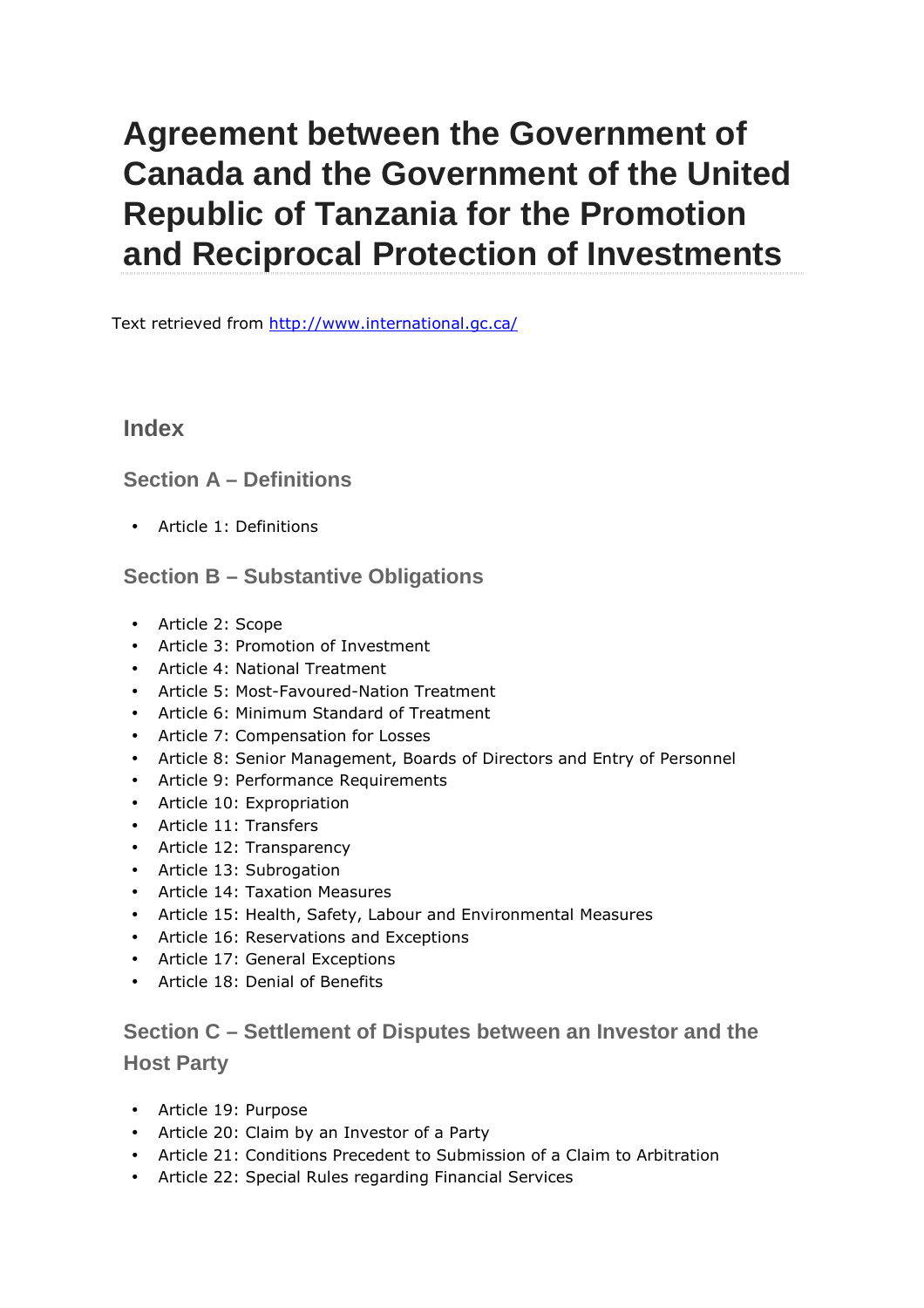- Article 23: Submission of a Claim to Arbitration
- Article 24: Consent to Arbitration
- Article 25: Arbitrators
- Article 26: Agreement to Appointment of Arbitrators
- Article 27: Consolidation
- Article 28: Documents to, and Participation of, the other Party
- Article 29: Place of Arbitration
- Article 30: Public Access to Hearings and Documents
- Article 31: Submissions by a non-disputing party
- Article 32: Governing Law
- Article 33: Interim Measures of Protection and Final Award
- Article 34: Finality and Enforcement of an Award
- Article 35: Receipts under Insurance or Guarantee Contracts

#### **Section D – State-to-State Dispute Settlement Procedures**

• Article 36: Disputes between the Parties

#### **Section E – Final Provisions**

- Article 37: Consultations and other Actions
- Article 38: Extent of Obligations
- Article 39: Exclusions
- Article 40: Application and Entry into Force
- Article 41: Amendment of the agreement
- Article 42: Annexes and Footnotes

#### **Annexes**

- Annex I: Reservations for Existing Measures and Liberalization Commitments
	- o Illustrative Schedule of Canada
	- o Illustrative Schedule of the United Republic of Tanzania
- Annex II: Reservations for Future Measures
	- o Schedule of Canada
	- o Schedule of the United Republic of Tanzania
- Annex III: Exclusions from Dispute Settlement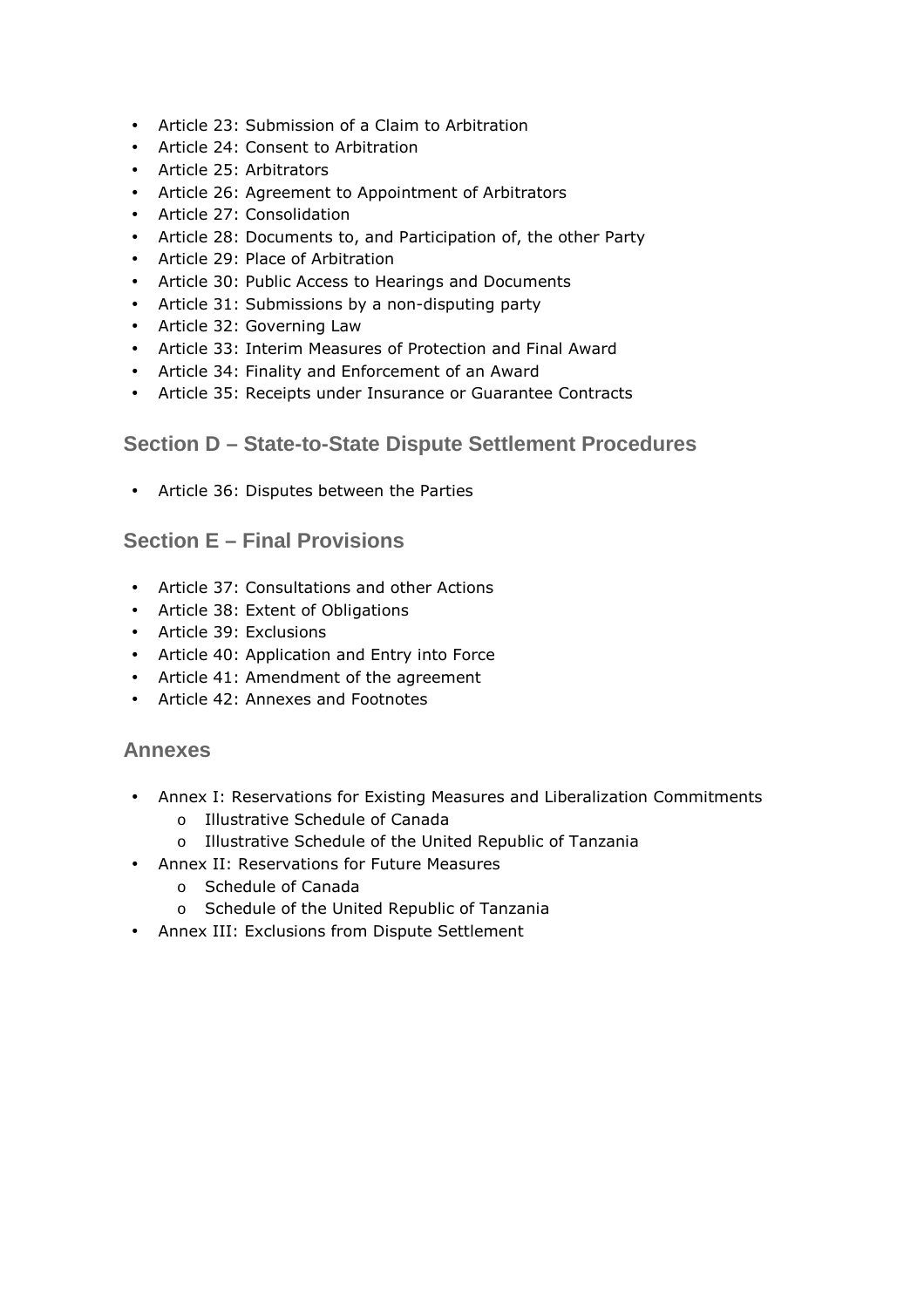#### **The Government of Canada and the Government of the United Republic of Tanzania**, hereinafter referred to as the "Parties",

**desiring**to intensify economic co-operation and promote sustainable development for the mutual benefit of both countries and to create and maintain favourable conditions for investments by investors of one Party in the territory of the other Party,

**recognizing** that the promotion and reciprocal protection of such investments favour the economic prosperity and sustainable development of the two Parties by stimulating investment initiatives,

**have agreed**as follows:

### **Section A – Definitions**

#### **Article 1 - Definitions**

For the purpose of this Agreement:

#### **central government** means:

- (a) for Canada, the federal level of government; and
- (b) for Tanzania, the Government of the United Republic of Tanzania;

#### **competition authority** means:

- (a) for Canada: the Commissioner of Competition or any successor; and
- (b) for the United Republic of Tanzania: the Commissioner for Fair Competition or any successor;

**confidential information** means confidential business information and information that is privileged or otherwise protected from disclosure under a Party's domestic law;

**covered investments** means, with respect to a Party, investments in its territory of an investor of the other Party on the date of entry into force of this Agreement, as well as investments made or acquired thereafter;

**disputing investor** means an investor that makes a claim under Section C;

**disputing party** means either the respondent Party or the investor who has submitted a claim under Section C;

#### **enterprise** means:

- (a) any entity constituted or organized under applicable law, whether privatelyowned or governmentally-owned, including any corporation, trust, partnership, sole proprietorship, joint venture or other association; and
- (b) a branch of any such entity;

**existing** means in effect on the date of entry into force of this Agreement;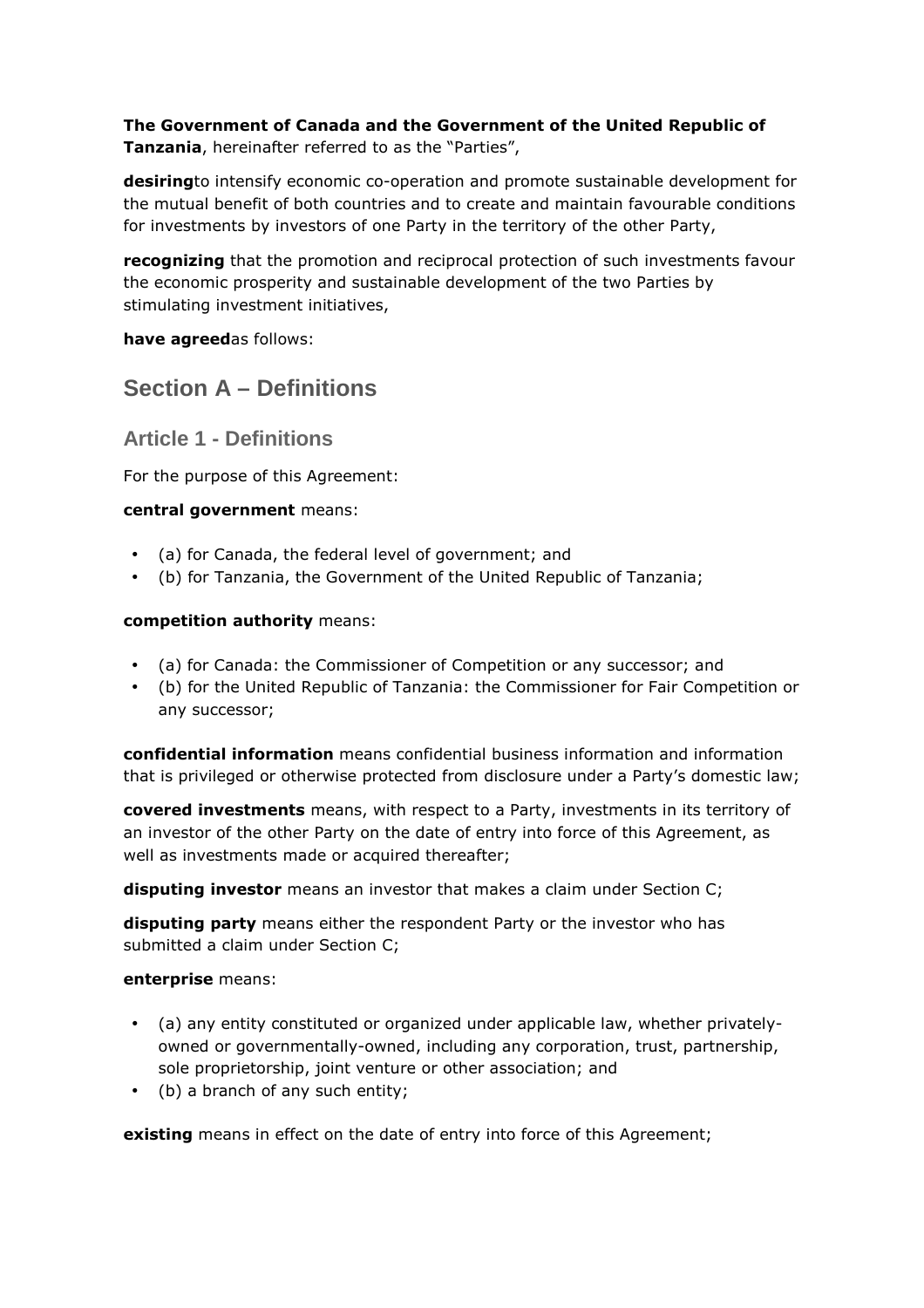**financial institution**means any financial intermediary or other enterprise that is authorized to do business and regulated or supervised as a financial institution under the law of the Party in whose territory it is located;

**financial service** means a service of a financial nature, including insurance, and a service incidental or auxiliary to a service of a financial nature;

**ICSID**means the International Centre for the Settlement of Investment Disputes;

**ICSID Convention** means the *Convention on the Settlement of Investment Disputes between States and Nationals of Other States*, done at Washington on 18 March 1965;

#### **information protected under its competition laws**means:

- (a) in the case of Canada, information within the scope of Section 29 of the *Competition Act,* R.S. 1985, c.34, or any successor provision; and
- (b) in the case of the United Republic of Tanzania, information within the scope of Section 76 of the *Fair Competition Act* of 2003 or any successor provision;

**intellectual property rights** means copyright and related rights, trademark rights, rights in geographical indications, rights in industrial designs, patent rights, rights in layout designs of integrated circuits, rights in relation to protection of undisclosed information, and plant breeders' rights;

#### **investment**means:

- (a) an enterprise;
- (b) shares, stocks and other forms of equity participation in an enterprise;
- (c) bonds, debentures, and other debt instruments of an enterprise;
- (d) a loan to an enterprise;
- (e) notwithstanding subparagraphs (c) and (d) above, a loan to or debt security issued by a financial institution is an investment only where the loan or debt security is treated as regulatory capital by the Party in whose territory the financial institution is located;
- (f) an interest in an enterprise that entitles the owner to a share in income or profits of the enterprise;
- (g) an interest in an enterprise that entitles the owner to share in the assets of that enterprise on dissolution;
- (h) interests arising from the commitment of capital or other resources in the territory of a Party to economic activity in such territory, such as under:
	- o (i) contracts involving the presence of an investor's property in the territory of the Party, including turnkey or construction contracts, and concessions such as to search for, develop, extract and process natural resources, or
	- $\circ$  (ii) contracts where remuneration depends substantially on the production, revenues or profits of an enterprise;
- (i) intellectual property rights; and
- (j) any other tangible or intangible, moveable or immovable, property and related property rights acquired in the expectation of or used for the purpose of economic benefit or other business purpose;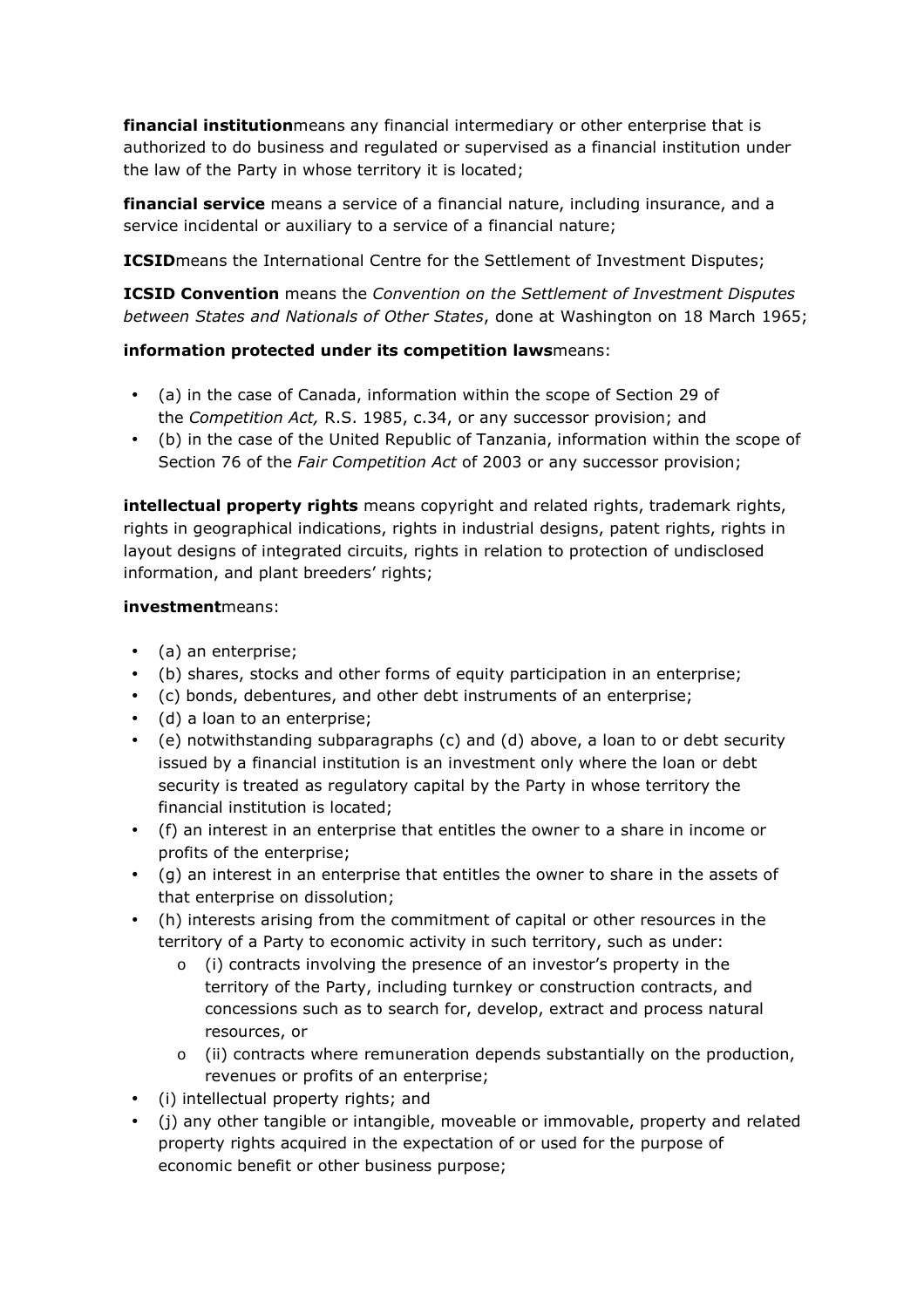#### but **investment**does not mean:

- (k) claims to money that arise solely from:
	- o (i) commercial contracts for the sale of goods or services by a national or enterprise in the territory of a Party to an enterprise in the territory of the other Party, or
	- $\circ$  (ii) the extension of credit in connection with a commercial transaction, such as trade financing, other than a loan covered by subparagraph (d); or
- (l) any other claims to money, that do not involve the kinds of interests set out in subparagraphs (a) to (j);

**investment of an investor of a Party**means an investment owned or controlled directly or indirectly by an investor of such Party;

**investor of a Party**means a Party, a national of a Party or an enterprise of a Party, that seeks to make, is making or has made an investment;

**measure**includes any law, regulation, procedure, requirement, or practice;

#### **national** means:

- (a) in the case of Canada, a natural person who is a citizen or permanent resident of Canada; and
- (b) in the case of the United Republic of Tanzania, a natural person deriving his or her status as a national of the United Republic of Tanzania from the law in force in the United Republic of Tanzania,

a natural person who is a citizen of one Party and a permanent resident of the other Party shall be deemed to be exclusively a national of the Party of his or her citizenship;

**New York Convention** means the United Nations *Convention on the Recognition and Enforcement of Foreign Arbitral Awards*, done at New York on 10 June 1958;

**person** means a natural person or an enterprise;

**respondent Party** means a Party against which a claim is made under Section C;

**returns** means the amounts yielded by investments, and in particular, though not limited to, profits, capital gains, dividends, interest, royalties, returns in kind or other income;

**returns in kind** means returns in the form of an article or commodity, for example in goods or natural produce, as opposed to money;

#### **sub-national government** means:

- (a) in the case of Canada, provincial, territorial or local governments;
- (b) in the case of the United Republic of Tanzania, municipal authorities and local government authorities;

#### **territory** means: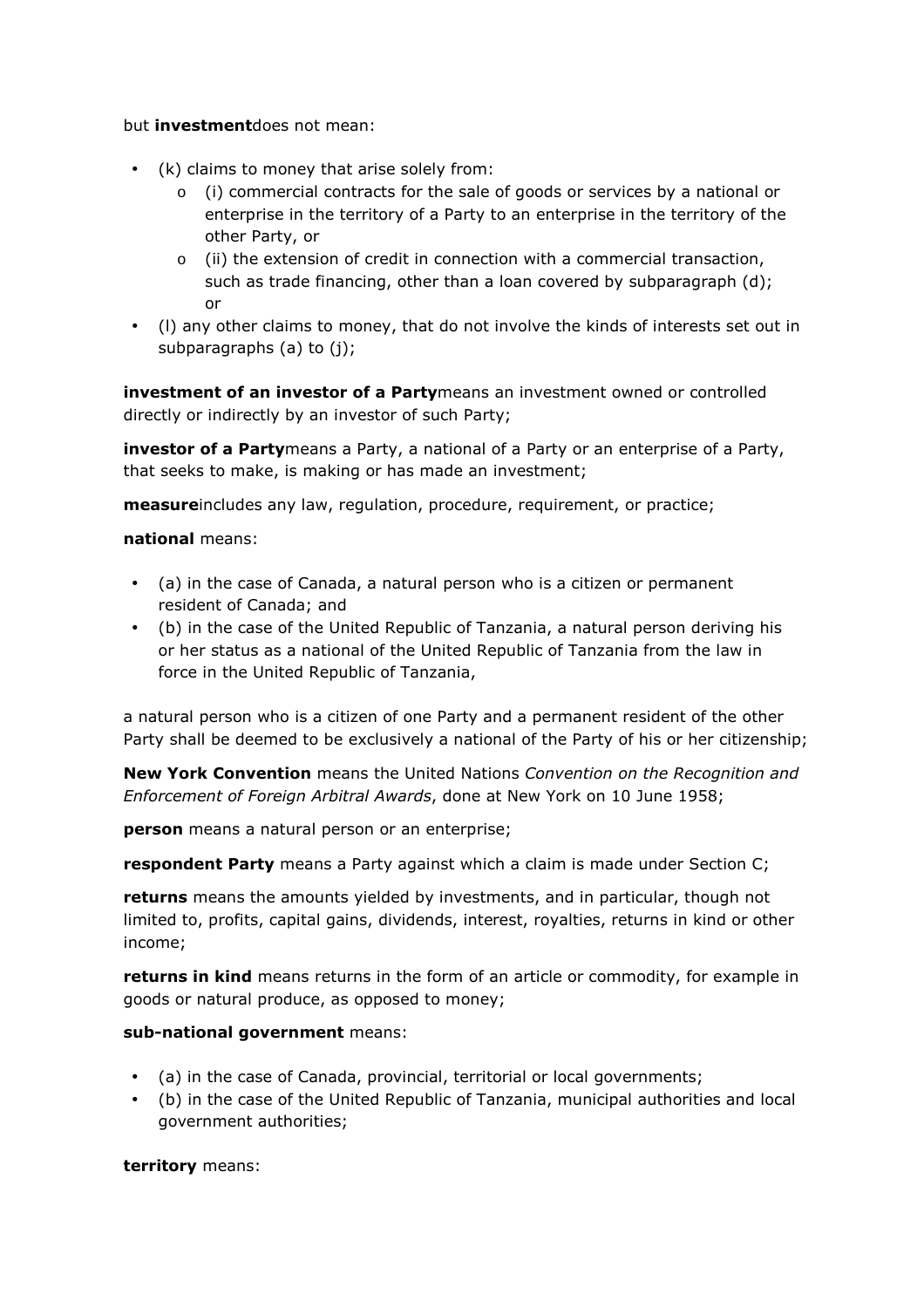- (a) the land territory, air space, internal waters and territorial sea over which a Party exercises sovereignty;
- (b) the exclusive economic zone of a Party, as determined by its domestic law pursuant to Part V of the United Nations*Convention on the Law of the Sea* (UNCLOS), done at Montego Bay on 10 December 1982; and
- (c) the continental shelf of a Party, as determined by its domestic law pursuant to Part VI of UNCLOS;

**Tribunal** means an arbitration tribunal established under Article 23 (Submission of a Claim to Arbitration) or Article 27 (Consolidation);

**UNCITRAL Arbitration Rules** means the arbitration rules of the United Nations Commission on International Trade Law, in their most recent form;

**WTO Agreement** means the *Marrakesh Agreement Establishing the World Trade Organization*, done at Marrakesh on 15 April 1994.

# **Section B – Substantive Obligations**

#### **Article 2 - Scope**

1. This Agreement shall apply to measures adopted or maintained by a Party relating to:

- (a) investors of the other Party; and
- (b) covered investments.

2. The obligations in Section B shall apply to any person of a Party when it exercises any regulatory, administrative or other governmental authority delegated to it by that Party.

#### **Article 3 - Promotion of Investment**

Each Party shall encourage the creation of favourable conditions for investors of the other Party to make investments in its territory.

#### **Article 4 - National Treatment**

1. Each Party shall accord to investors of the other Party treatment no less favourable than that it accords, in like circumstances, to its own investors with respect to the establishment, acquisition, expansion, management, conduct, operation and sale or other disposition of investments in its territory.

2. Each Party shall accord to covered investments treatment no less favourable than that it accords, in like circumstances, to investments of its own investors with respect to the establishment, acquisition, expansion, management, conduct, operation and sale or other disposition of investments in its territory.

3. The treatment accorded by a Party under paragraphs 1 and 2 means, with respect to a sub-national government, treatment no less favourable than the treatment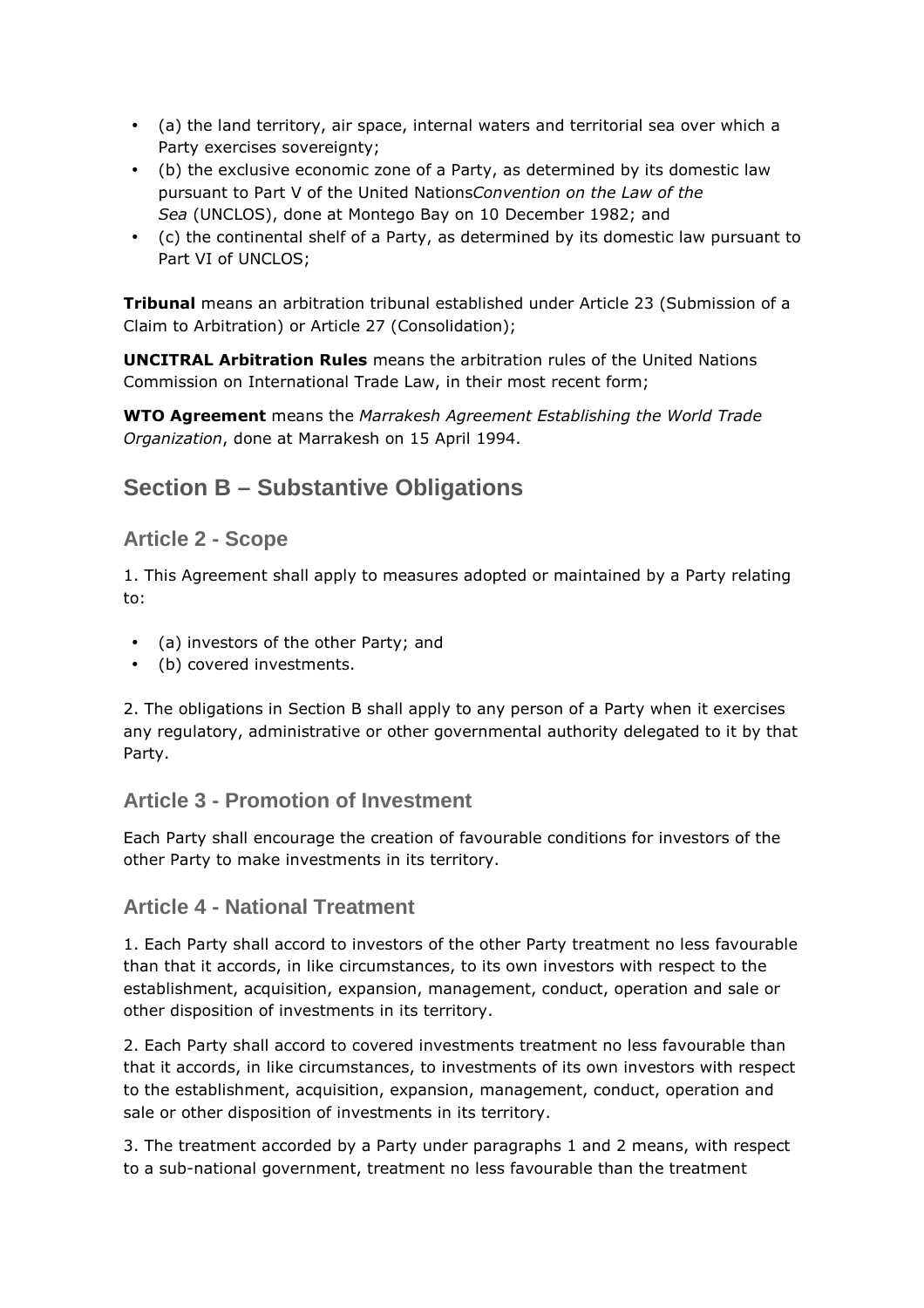accorded, in like circumstances, by that sub-national government to investors, and to investments of investors, of the Party of which it forms a part.

# **Article 5 - Most-Favoured-Nation Treatment**

1. Each Party shall accord to investors of the other Party treatment no less favourable than that it accords, in like circumstances, to investors of a non-Party with respect to the establishment, acquisition, expansion, management, conduct, operation and sale or other disposition of investments in its territory.

2. Each Party shall accord to covered investments treatment no less favourable than that it accords, in like circumstances, to investments of investors of a non-Party with respect to the establishment, acquisition, expansion, management, conduct, operation and sale or other disposition of investments in its territory.

3. For greater certainty, the treatment accorded by a Party under this Article means, with respect to a sub-national government, treatment accorded, in like circumstances, by that sub-national government to investors, and to investments of investors, of a non-Party.

### **Article 6 - Minimum Standard of Treatment**

1. Each Party shall accord to covered investments treatment in accordance with the customary international law minimum standard of treatment of aliens, including fair and equitable treatment and full protection and security.

2. The concepts of "fair and equitable treatment" and "full protection and security" in paragraph 1 do not require treatment in addition to or beyond that which is required by the customary international law minimum standard of treatment of aliens.

3. A breach of another provision of this Agreement, or of a separate international agreement, does not establish that there has been a breach of this Article.

### **Article 7 - Compensation for Losses**

Notwithstanding Article 16(6) (Reservations and Exceptions), each Party shall accord to investors of the other Party who suffer losses to their covered investments in its the territory, a treatment which is no less favourable than that accorded to its own investors or to investors of any third State, with respect to restitution, indemnification, compensation or other settlement that it adopts or maintains, due to war or other armed conflict, a state of national emergency, revolt, insurrection or riot. Resulting payments shall be transferable without delay in a freely convertible currency.

# **Article 8 - Senior Management, Boards of Directors and Entry of Personnel**

1. A Party may not require that enterprises of that Party, that are covered investments, appoint individuals of any particular nationality to senior management positions.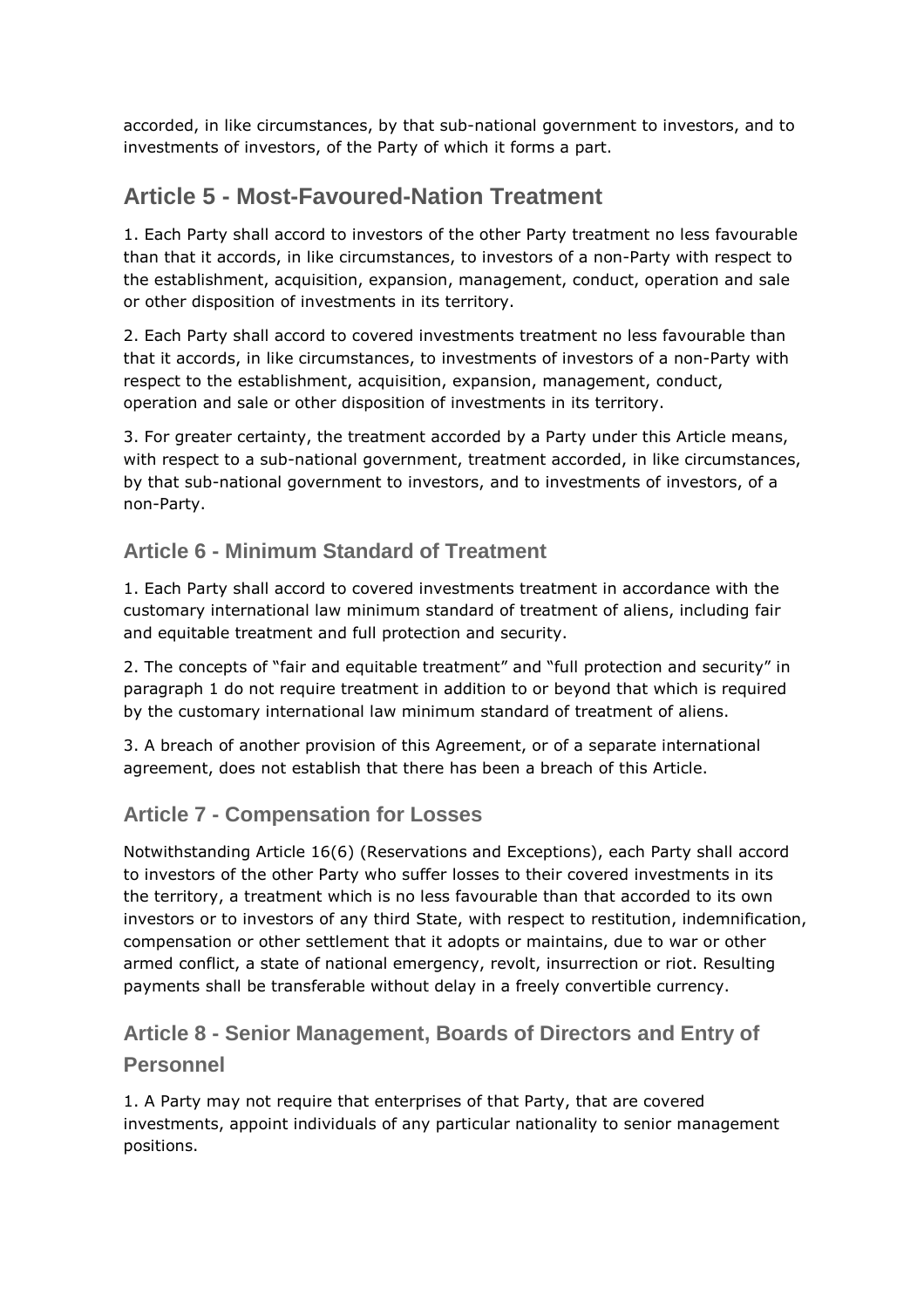2. A Party may require that a majority of the board of directors, or any committee thereof, of enterprises that are covered investments be of a particular nationality or resident in the territory of the Party, provided that the requirement does not materially impair the ability of the investor to exercise control over its investment.

3. Subject to its laws, regulations and policies relating to the entry of aliens, each Party shall grant temporary entry to nationals employed by an investor of the other Party who seek to render managerial or executive services, or services that require specialized knowledge, to an investment of that investor in the territory of the Party.

### **Article 9 - Performance Requirements**

1. A Party may not impose the following requirements in connection with the establishment, acquisition, expansion, management, conduct or operation of an investment of an investor of a Party or of a non-Party in its territory:

- (a) to export a given level or percentage of a good or service;
- (b) to achieve a given level or percentage of domestic content;
- (c) to purchase, use or accord a preference to a good produced or service provided in its territory, or to purchase a good or service from a person in its territory;
- (d) to relate the volume or value of imports to the volume or value of exports or to the amount of foreign exchange inflows associated with that investment;
- (e) to restrict sales of a good or service in its territory that the investment produces or provides by relating those sales to the volume or value of its exports or foreign exchange earnings;
- (f) to transfer technology, a production process or other proprietary knowledge to a person in its territory; or
- (g) to supply exclusively from the territory of the Party a good that the investment produces or a service it provides to a specific regional market or to the world market.

2. A measure that requires an investment to use a technology to meet generally applicable health, safety or environmental requirements is not inconsistent with subparagraph 1(f).

3. A Party may not condition the receipt or continued receipt of an advantage, in connection with an investment in its territory of an investor of a Party or of a non-Party, on compliance with the following requirements:

- (a) to achieve a given level or percentage of domestic content;
- (b) to purchase, use or accord a preference to a good produced in its territory, or to purchase a good from a producer in its territory;
- (c) to relate the volume or value of imports to the volume or value of exports or to the amount of foreign exchange inflows associated with that investment; or
- (d) to restrict sales of a good or service in its territory that the investment produces or provides by relating those sales to the volume or value of its exports or foreign exchange earnings;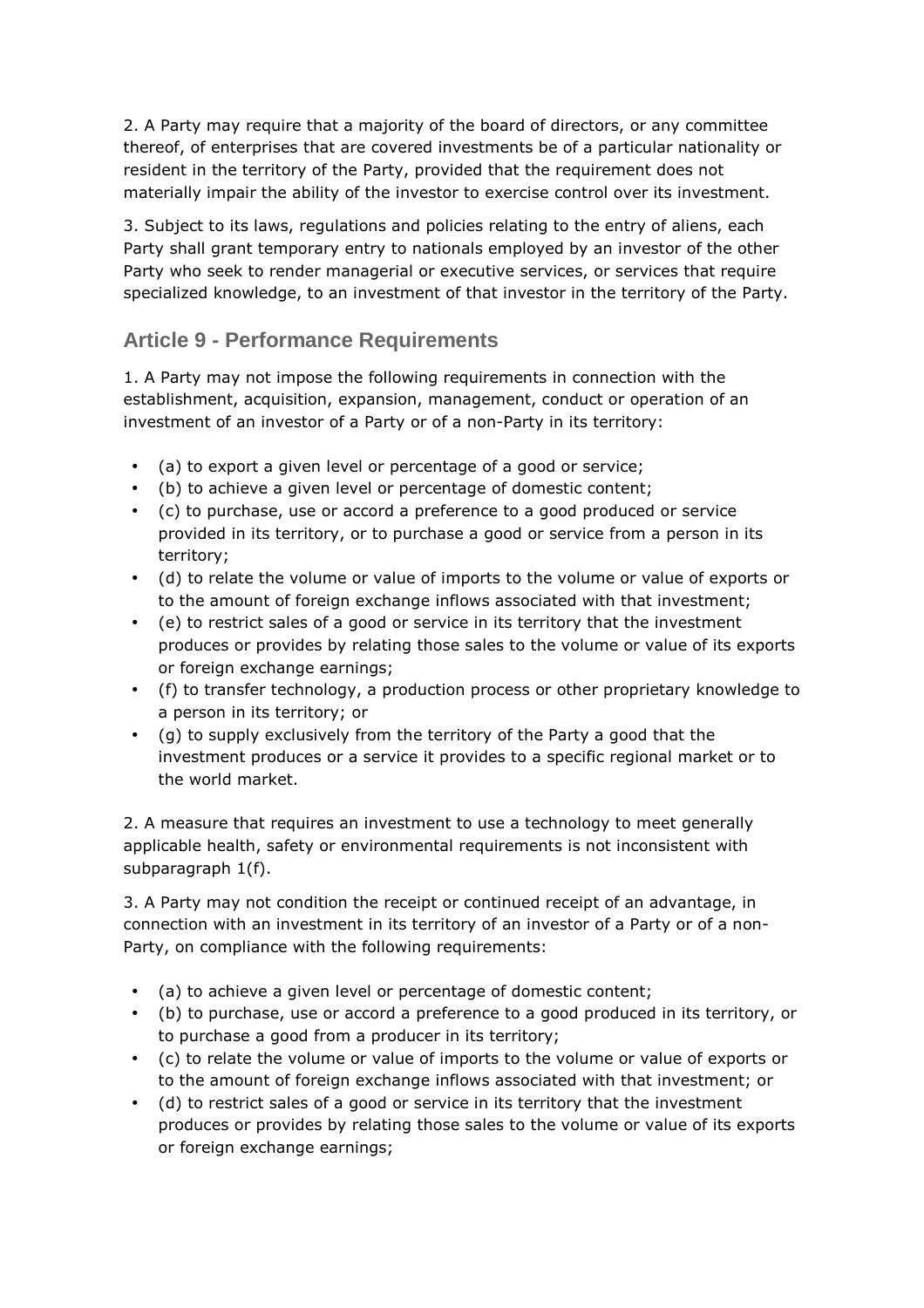- (a) Paragraph 3 does not prevent a Party from conditioning the receipt or continued receipt of an advantage, in connection with an investment in its territory of an investor of a Party or of a non-Party, on compliance with a requirement to locate production, provide a service, train or employ workers, construct or expand particular facilities, or carry out research and development, in its territory;
- (b) Subparagraph 1(f) does not apply if the requirement is imposed or the commitment or undertaking is enforced by a court, administrative tribunal or competition authority to remedy an alleged violation of domestic competition law.

5. Paragraphs 1 and 3 do not apply to a requirement other than the requirements set out in those paragraphs.

- 6. The provisions of:
- (a) subparagraphs  $1(a)$ , (b) and (c), and  $3(a)$  and (b), do not apply to a qualification requirement for a good or service with respect to export promotion and foreign aid programs;
- (b) subparagraphs  $1(b)$ , (c), (f) and (g), and  $3(a)$  and (b), do not apply to procurement by a Party or a State enterprise; and
- (c) subparagraphs 3(a) and (b) do not apply to a requirement imposed by an importing Party relating to the content of a good necessary to qualify for a preferential tariff or preferential quota.

### **Article 10 - Expropriation**

1. A Party shall not nationalize or expropriate covered investments either directly or indirectly through measures having an effect equivalent to nationalization or expropriation (hereinafter referred to as "expropriation") except for a purpose which is in the public interest, in accordance with due process of law, in a nondiscriminatory manner and on payment of prompt, adequate and effective compensation.

2. Such compensation shall be equivalent to the fair market value of the expropriated investment immediately before the expropriation took place ("date of expropriation"), and shall not reflect any change in value occurring because the intended expropriation had become known earlier. Valuation criteria shall include going concern value, asset value including the declared tax value of tangible property, and other criteria to determine fair market value.

3. Compensation shall be paid without delay and shall be fully realizable and freely transferable. Compensation shall be payable in a freely convertible currency and shall include interest at a commercially reasonable rate for that currency from the date of expropriation until date of payment.

4. The investor affected shall have a right under the law of the expropriating Party to prompt review of its case and of the valuation of its investment by a judicial or other

4.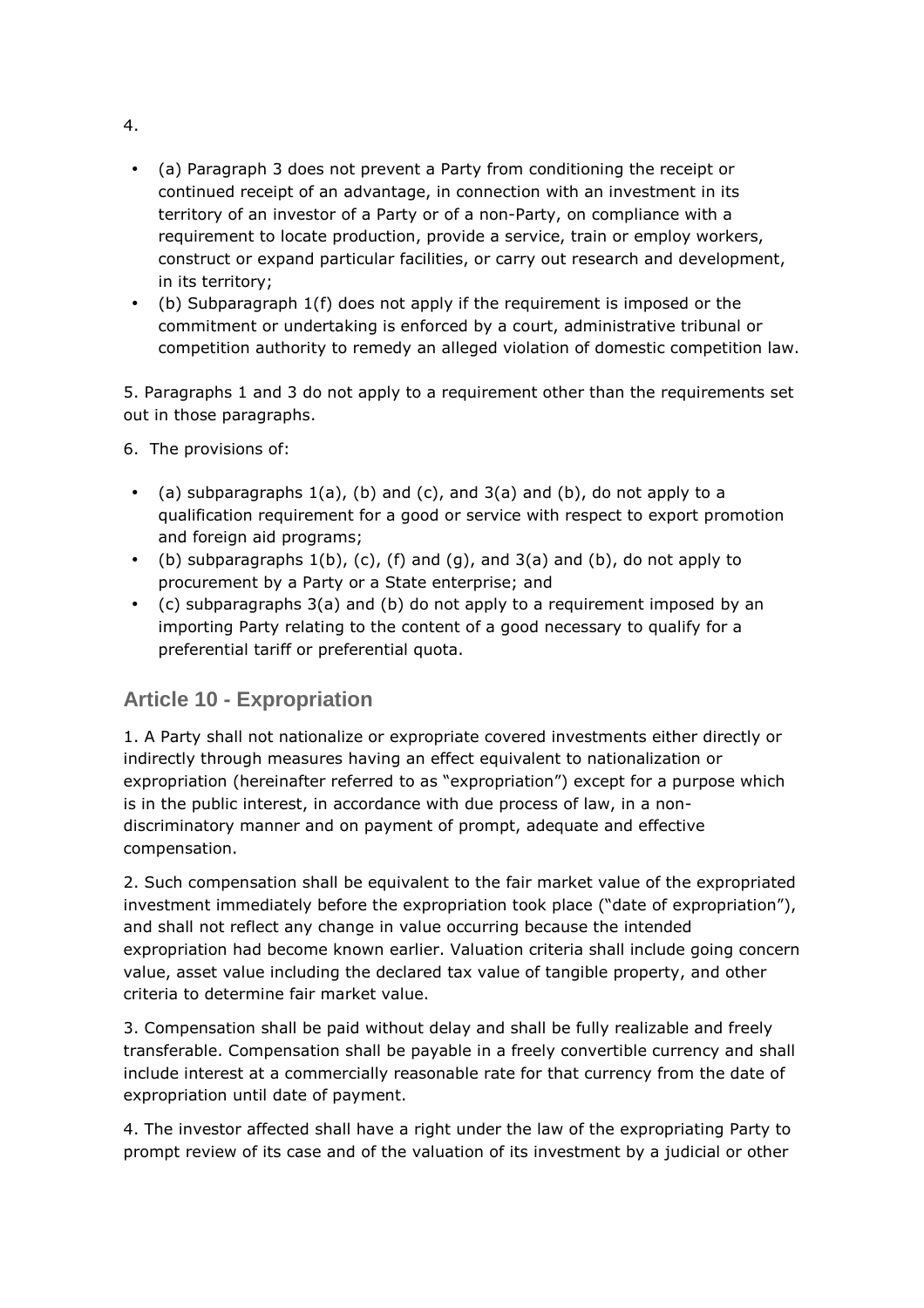independent authority of that Party in accordance with the principles set out in this Article.

5. For the purposes of this Article, direct expropriation occurs where an investment is nationalised or otherwise directly expropriated through formal transfer of title or outright seizure and indirect expropriation results from a measure or series of measures of a Party that have an effect equivalent to direct expropriation without formal transfer of title or outright seizure.

In the context of a any dispute arising under Section C, the determination of whether a measure or series of measures of a Party constitute an indirect expropriation shall be determined through a case-by-case, fact-based inquiry that shall consider, among other factors:

- (a) the economic impact of the measure or series of measures, although the sole fact that a measure or series of measures of a Party has an adverse effect on the economic value of an investment shall not establish that an indirect expropriation has occurred;
- (b) the extent to which the measure or series of measures interfere with distinct, reasonable investment-backed expectations; and
- (c) the character of the measure or series of measures.

Except in rare circumstances, such as when a measure or series of measures are so severe in the light of their purpose that they cannot be reasonably viewed as having been adopted and applied in good faith, non-discriminatory measures of a Party that are designed and applied to protect legitimate public welfare objectives, such as health, safety and the environment, do not constitute indirect expropriation.

6. This Article shall not apply to the issuance of compulsory licenses granted in relation to intellectual property rights, or to the revocation, limitation or creation of intellectual property rights, to the extent that such issuance, revocation, limitation or creation is consistent with applicable international trade agreements to which both Parties are party.

#### **Article 11- Transfers<sup>1</sup>**

1. Each Party shall permit all transfers relating to covered investments to be made freely and without delay, into and out of its territory. Such transfers include:

- (a) contributions to capital;
- (b) profits, dividends, interest, capital gains, royalty payments, management fees, technical assistance and other fees, returns in kind and other amounts derived from the covered investment;
- (c) proceeds from the sale of all or any part of covered investments or from the partial or complete liquidation of covered investments;
- (d) payments made under a contract entered into by the investor, or covered investments, including payments made pursuant to a loan agreement;
- (e) payments made pursuant to Articles 7 (Compensation for Losses) and 10 (Expropriation); and
- (f) payments arising under Section C.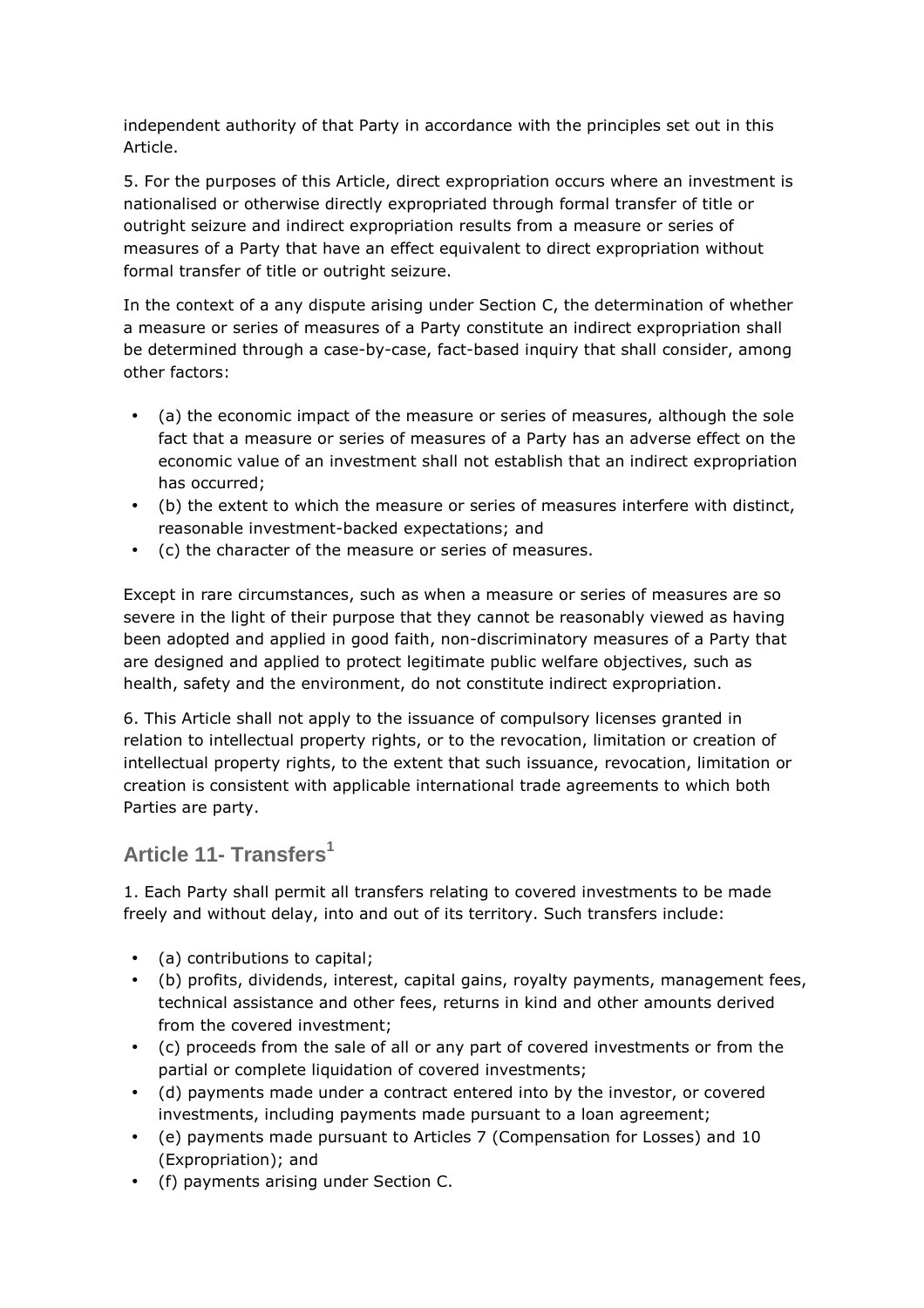2. Each Party shall permit transfers relating to covered investments to be made in the convertible currency in which the capital was originally invested, or in any other convertible currency agreed to by the investor and the Party concerned. Unless otherwise agreed by the investor, transfers shall be made at the market rate of exchange applicable on the date of transfer.

3. Notwithstanding paragraphs 1 and 2, a Party may prevent a transfer through the equitable, non-discriminatory and good faith application of its laws relating to:

- (a) bankruptcy, insolvency or the protection of the rights of creditors;
- (b) issuing, trading or dealing in securities;
- (c) criminal or penal offences;
- (d) reports of transfers of currency or other monetary instruments; or
- (e) ensuring the satisfaction of judgments in adjudicatory proceedings.

4. A Party may not require its investors to transfer, or penalize its investors for failure to transfer, the income, earnings, profits or other amounts derived from, or attributable to, investments in the territory of the other Party.

5. Paragraph 4 shall not be construed to prevent a Party from imposing any measure through the equitable, non-discriminatory and good faith application of its laws relating to the matters in subparagraphs (a) through (e) of paragraph 3.

6. Notwithstanding the provisions of paragraphs 1, 2 and 4, and without limiting the applicability of paragraph 5, a Party may prevent or limit transfers by a financial institution to, or for the benefit of, an affiliate of or person related to such institution, through the equitable, non-discriminatory and good faith application of measures relating to maintenance of the safety, soundness, integrity or financial responsibility of financial institutions.

7. Notwithstanding paragraph 1, a Party may restrict transfers of returns in kind in circumstances where it could otherwise restrict transfers under the international agreements to which both Parties are party and as set out in paragraph 3.

#### **Article 12 - Transparency**

1. Each Party shall ensure that its laws, regulations, procedures, and administrative rulings of general application respecting any matter covered by this Agreement are published or otherwise made available in a timely manner so as to enable interested persons and the other Party to become acquainted with them.

2. Each Party shall if required by its laws and regulations:

- (a) publish in advance any such measure that it proposes to adopt; and
- (b) provide interested persons and the other Party a reasonable opportunity to comment on such proposed measures.

3. Upon request by a Party, information shall be exchanged on the measures of the other Party that may have an impact on covered investments.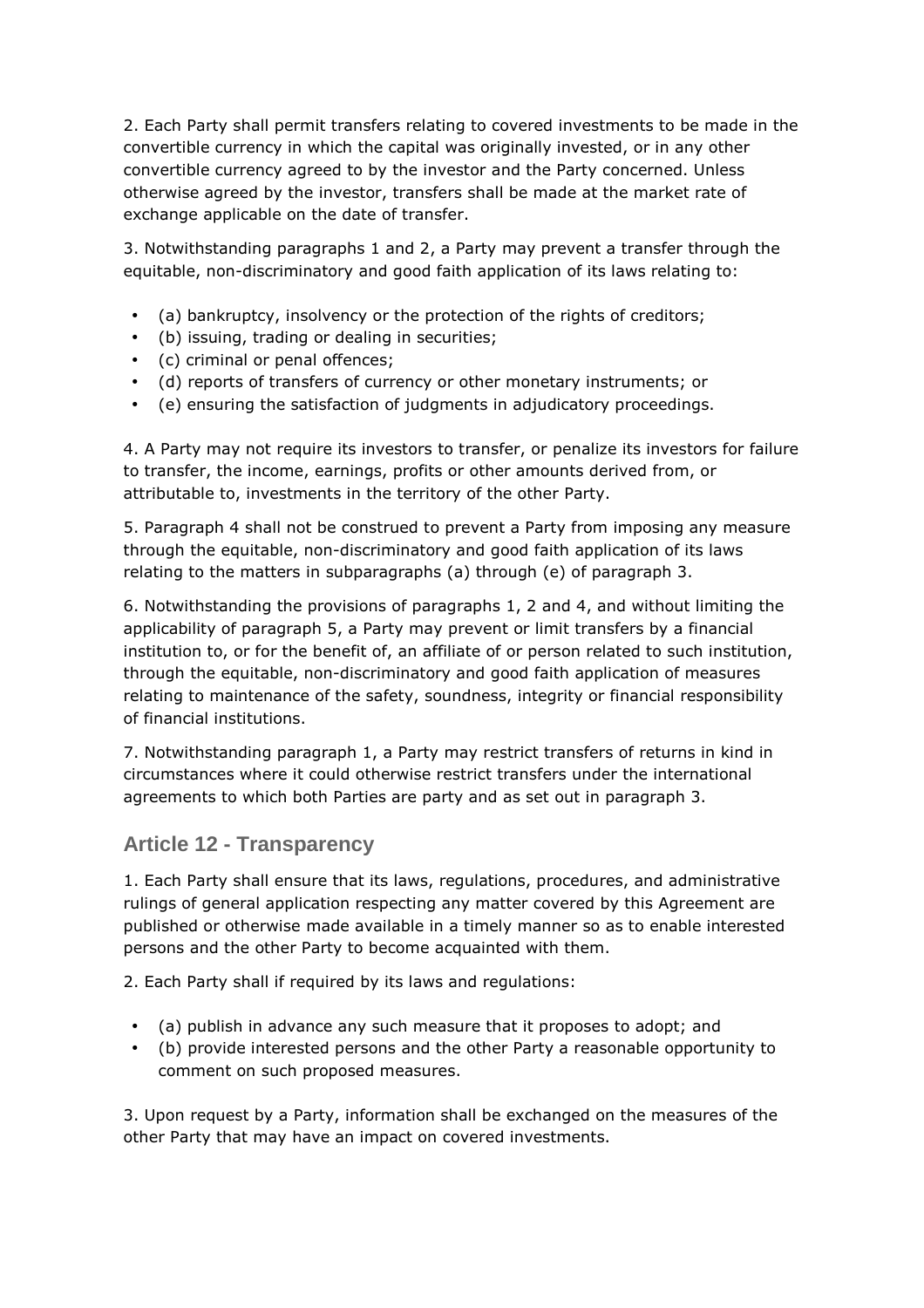#### **Article 13 - Subrogation**

1. If a Party or any agency makes a payment to any of its investors under a guarantee or a contract of insurance it has entered into in respect of an investment, the other Party shall recognize the validity of the subrogation in favour of such Party or agency to any right or title held by the investor.

2. A Party or any agency that is subrogated to the rights of an investor in accordance with paragraph 1 shall be entitled in all circumstances to the same rights as those of the investor in respect of the investment. Such rights may be exercised by the Party or any agency, or by the investor if the Party or any agency so authorizes.

#### **Article 14 - Taxation Measures**

1. Except as set out in this Article, this Agreement shall not apply to taxation measures.

2. This Agreement shall not affect the rights and obligations of the Parties under any tax convention. In the event of any inconsistency between this Agreement and any such convention, that convention shall apply to the extent of the inconsistency.

3. This Agreement shall not be construed to require a Party to furnish or allow access to information the disclosure of which would be contrary to the Party's law protecting information concerning the taxation affairs of a taxpayer.

4. Subject to paragraph 2, the provisions of Articles 4 (National Treatment) and 5 (Most Favoured Nation Treatment) shall apply to all taxation measures, other than taxation measures on income, capital gains or on the taxable capital of corporations, except that nothing in those Articles shall apply<sup>2</sup>:

- (a) to a non-conforming provision of any existing taxation measure, to its continuation or prompt renewal or to its amendment to the extent that the amendment does not decrease its conformity at the time of the amendment with any of those Articles;
- (b) to any new taxation measure that is aimed at ensuring the equitable and effective imposition or collection of taxes (including, for greater certainty, any measure that is taken by a Party to ensure compliance with the Party's taxation system or to prevent the avoidance or evasion of taxes) and that does not arbitrarily discriminate between persons, goods or services of the Parties.
- 5. Provided that the conditions in paragraph 6 are met:
- (a) a claim by an investor that a taxation measure of a Party is in breach of an agreement between a central government authority of a Party and the investor concerning an investment shall be considered a claim for breach of this Agreement; and
- (b) the provisions of Article 10 (Expropriation) shall apply to taxation measures.

6. An investor may not make a claim pursuant to paragraph 5 unless: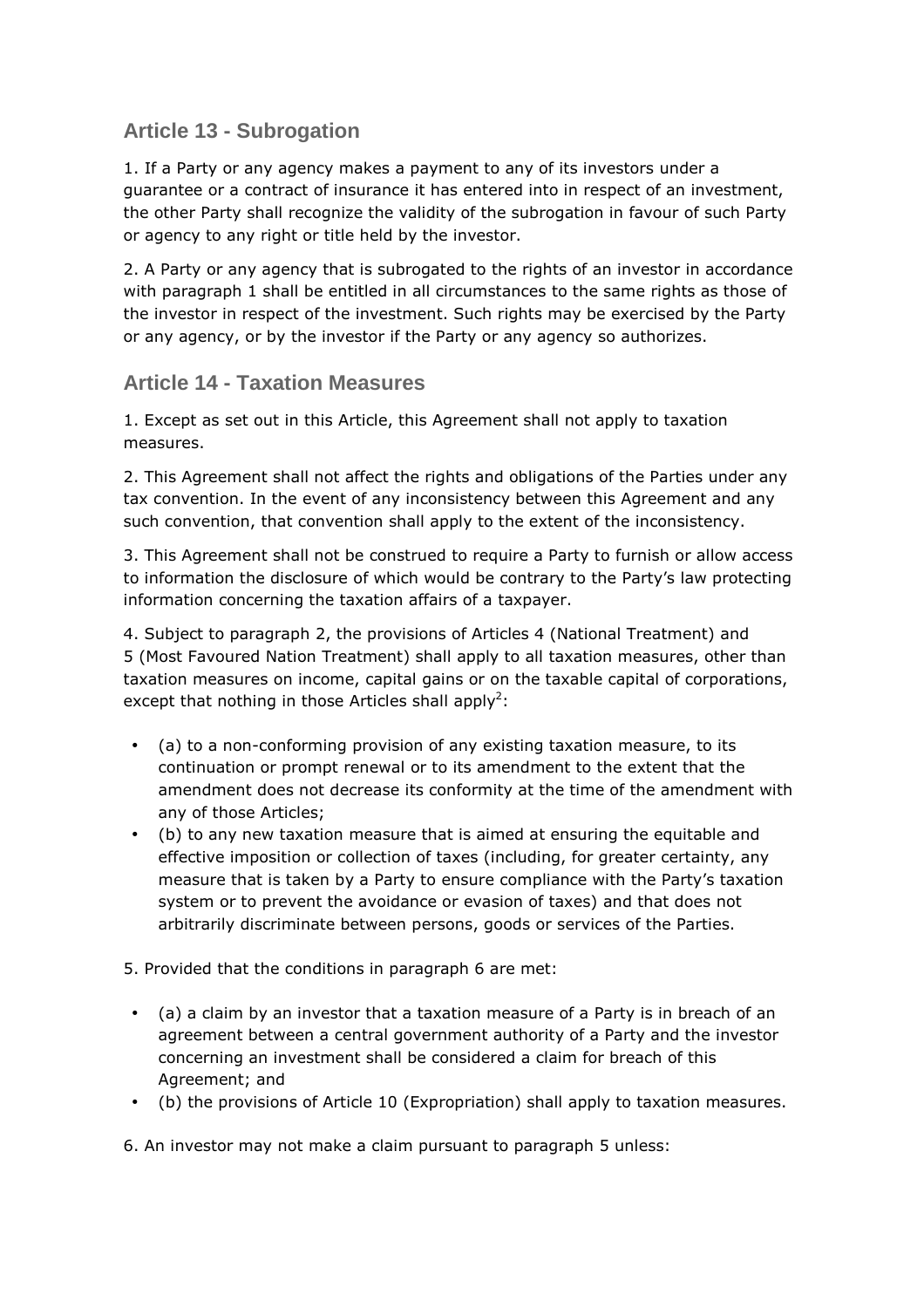- (a) the investor provides a copy of the notice of claim to the taxation authorities of the Parties; and
- (b) six months after receiving notification of the claim by the investor, the taxation authorities of the Parties fail to reach a joint determination that, in the case of 5(a), the measure does not contravene such determination, or that, in the case of 5(b), the measure in question is not an expropriation

7. If, in connection with a claim by an investor of a Party or a dispute between the Parties, an issue arises as to whether a measure of a Party is a taxation measure, a Party may refer the issue to the taxation authorities of the Parties. A decision of the taxation authorities shall bind any Tribunal formed pursuant to Section C (Settlement of Disputes between an Investor and the Host Party) or arbitral panel formed pursuant to Section D (State-to-State Dispute Settlement Procedures). A Tribunal or arbitral panel seized of a claim or a dispute in which the issue arises may not proceed pending receipt of the decision of the taxation authorities. If the taxation authorities have not decided the issue within six months of the referral, the Tribunal or arbitral panel shall itself decide the issue.

8. The taxation authorities referred to in this Article shall be the following until otherwise notified by a Party:

- (a) for Canada: the Assistant Deputy Minister, Tax Policy, of the Department of Finance or his successor;
- (b) for the United Republic of Tanzania: the Minister responsible for Finance or an authorized representative of the Minister or his successor.

### **Article 15 - Health, Safety and Environmental Measures**

The Parties recognize that it is inappropriate to encourage investment by relaxing domestic health, safety or environmental measures. Accordingly, a Party should not waive or otherwise derogate from, or offer to waive or otherwise derogate from, such measures as an encouragement for the establishment, acquisition, expansion or retention in its territory of an investment of an investor. If a Party considers that the other Party has offered such an encouragement, it may request consultations with the other Party and the two Parties shall consult with a view to avoiding any such encouragement.

#### **Article 16 - Reservations and Exceptions**

1. Articles 4 (National Treatment), 5 (Most-Favoured-Nation Treatment), 8 (Senior Management, Boards of Directors, and Entry of Personnel) and 9 (Performance Requirements) shall not apply to:

- (a) any measure:
	- $\circ$  (i) existing and non-conforming, maintained in the territory of a Party,
	- o (ii) maintained or adopted after the date of entry into force of this Agreement that, at the time of sale or other disposition of a government's equity interests in, or the assets of, an existing state enterprise or an existing governmental entity, prohibits or imposes limitations on the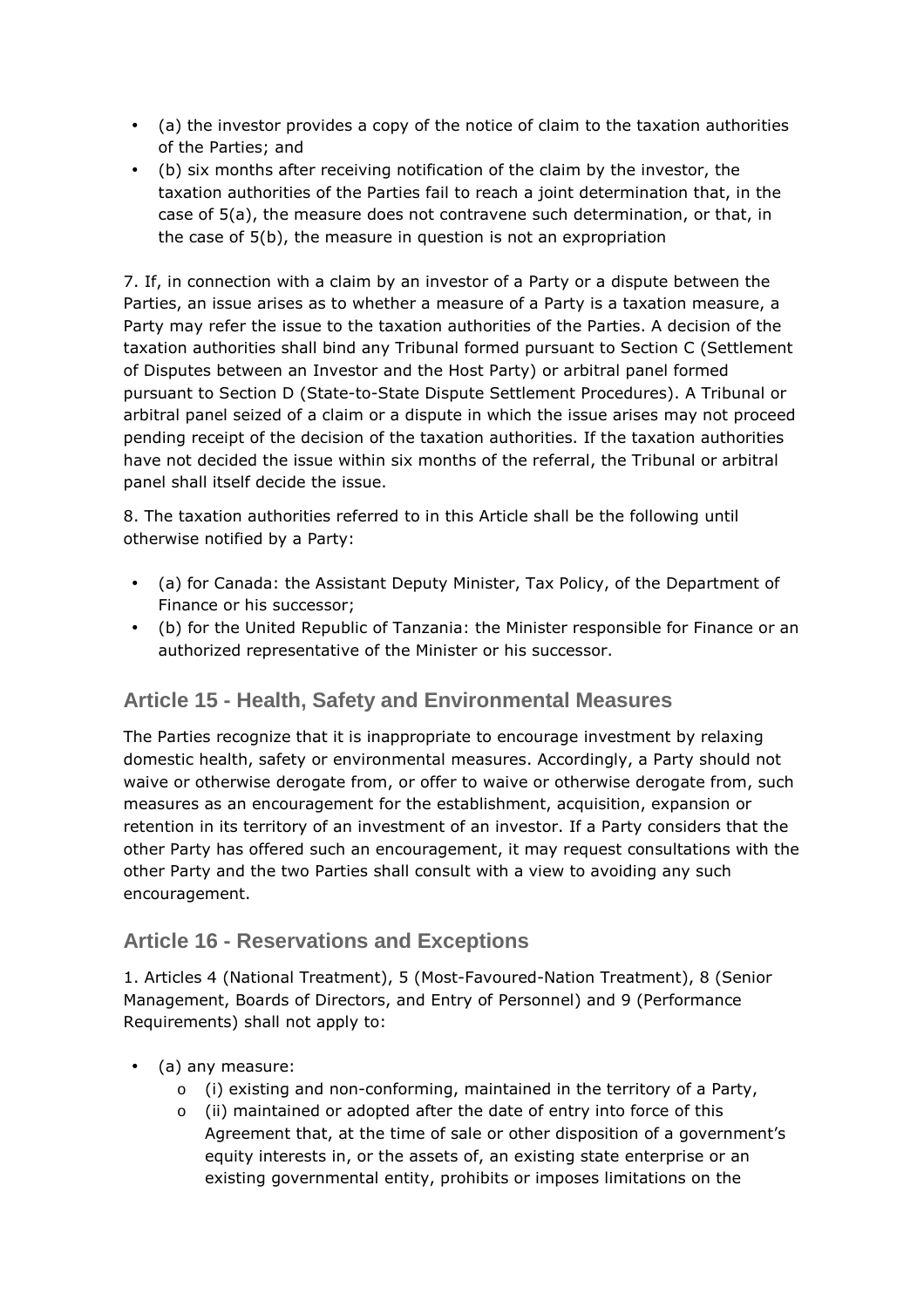ownership or control of equity interests or assets or imposes nationality requirements relating to senior management or members of the board of directors;

- (b) In the case of the United Republic of Tanzania, the legislation to regulate the oil and gas sectors, in relation to ensuring domestic supply, foreign ownership restrictions and provisions regarding the composition of senior management and board of directors in these sectors, which is still in the process of development at the date of entry into force of this Agreement, shall be considered an existing measure, once in force. It is understood that this existing non-conforming measure is subject to the obligations of the Agreement;
- (c) the continuation or prompt renewal of any non-conforming measure referred to in subparagraph (a) or (b); or
- (d) an amendment to any non-conforming measure referred to in subparagraph (a) or (b) to the extent that the amendment does not decrease the conformity of the measure, as it existed immediately before the amendment, with 4 (National Treatment), 5 (Most-Favoured-Nation Treatment), 8 (Senior Management, Boards of Directors, and Entry of Personnel) and 9 (Performance Requirements).

2. For illustrative purposes only and without prejudice to paragraph 1, each Party shall, to the extent possible, set out in its Schedule to Annex I any existing non-conforming measures it maintains at the national level.

3. Articles 4 (National Treatment), 5 (Most-Favoured-Nation Treatment), 8 (Senior Management, Boards of Directors, and Entry of Personnel) and 9 (Performance Requirements) shall not apply to any measure that a Party adopts or maintains with respect to sectors, subsectors or activities, as set out in its schedule to Annex II.

4. Article 5 (Most-Favoured-Nation Treatment) shall not apply to treatment accorded under any bilateral or multilateral international agreement in force or signed prior to January 1, 1994.

5. Article 5 (Most-Favoured-Nation Treatment) shall not apply to a Party which has concluded or may conclude an agreement:

- (a) regarding the establishment, strengthening or expansion of a customs union, a common market, or a free trade area; or
- (b) relating to aviation, fisheries or maritime matters, including salvage.

6. In respect of intellectual property rights, a Party may derogate from Articles 4 (National Treatment) and 5 (Most-Favoured-Nation Treatment) in a manner that is consistent with the WTO Agreement.

7. The provisions of Articles 4 (National Treatment), 5 (Most-Favoured-Nation Treatment), 8 (Senior Management, Boards of Directors, and Entry of Personnel) and 9 (Performance Requirements) shall not apply to procurement by a Party.

8. The provisions of Articles 4 (National Treatment), 5 (Most-Favoured-Nation Treatment), 8 (Senior Management, Boards of Directors, and Entry of Personnel) shall not apply to subsidies or grants provided by a Party, including government-supported loans, guarantees and insurance.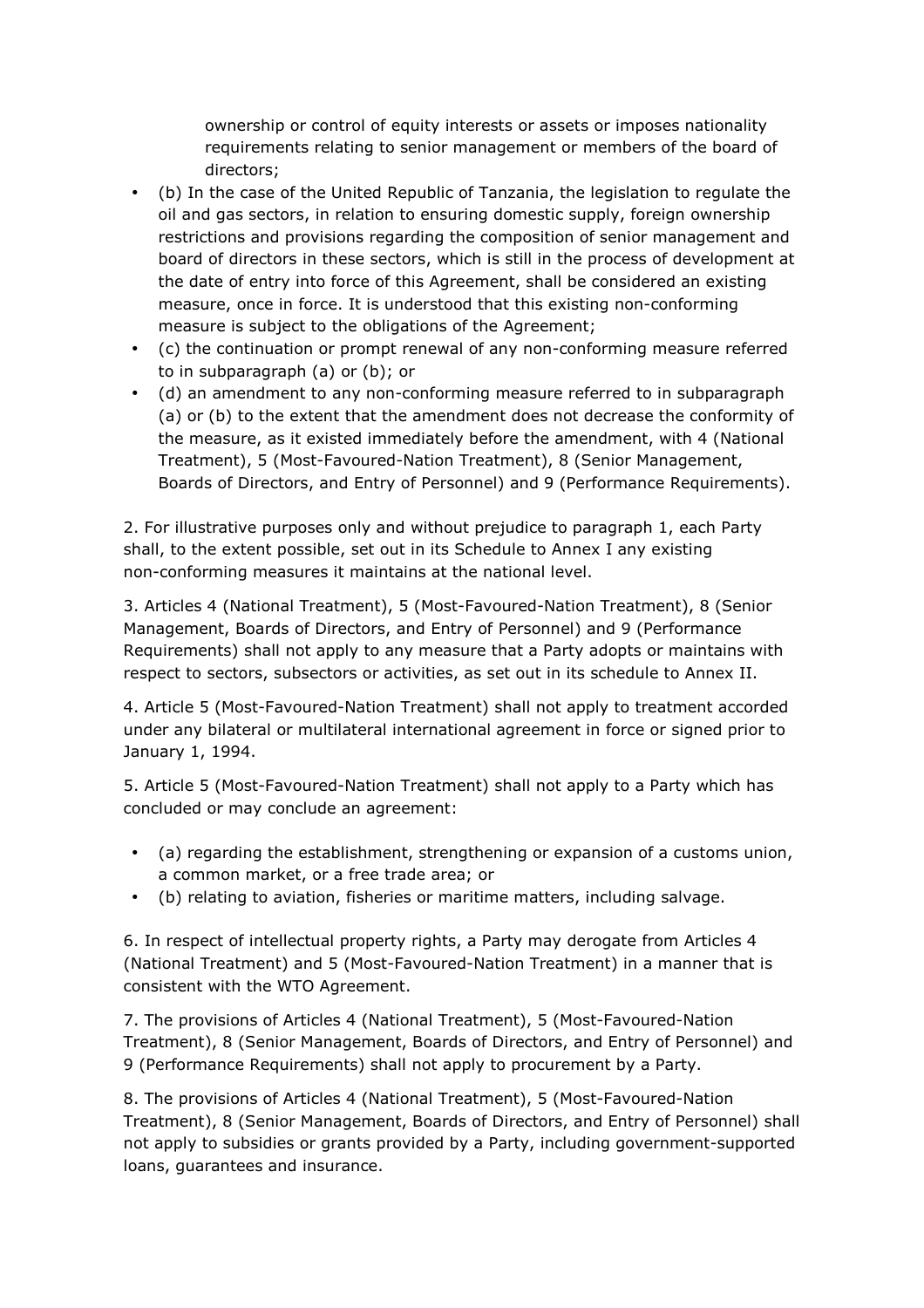9. In view of the need to strengthen the capacity of national entrepreneurs, the United Republic of Tanzania maintains the right to grant limited capacity-building special incentives to its nationals and companies. Article 4 (National Treatment) shall not apply to such incentives provided that they do not significantly affect the investments and activities of investors of the other Party. Subject to the strengthening of the capacity of local industries, the United Republic of Tanzania shall eliminate progressively such special incentives.

### **Article 17 - General Exceptions**

1. Subject to the requirement that such measures are not applied in a manner that would constitute arbitrary or unjustifiable discrimination between investments or between investors, or a disguised restriction on international trade or investment, this Agreement shall not be construed to prevent a Party from adopting or enforcing measures necessary:

- (a) to protect human, animal or plant life or health;
- (b) to ensure compliance with laws and regulations that are not inconsistent with this Agreement; or
- (c) for the conservation of living or non-living exhaustible natural resources.

2. This Agreement shall not be construed to prevent a Party from adopting or maintaining reasonable measures for prudential reasons, such as:

- (a) the protection of investors, depositors, financial market participants, policyholders, policy-claimants, or persons to whom a fiduciary duty is owed by a financial institution;
- (b) the maintenance of the safety, soundness, integrity or financial responsibility of financial institutions; and
- (c) ensuring the integrity and stability of a Party's financial system.

3. This Agreement shall not apply to non-discriminatory measures of general application taken by any public entity in pursuit of monetary and related credit or exchange rate policies. This paragraph shall not affect a Party's obligations under Article 9 (Performance Requirements) or Article 11 (Transfers).

4. This Agreement shall not be construed:

- (a) to require any Party to furnish or allow access to any information the disclosure of which it determines to be contrary to its essential security interests;
- (b) to prevent any Party from taking any actions that it considers necessary for the protection of its essential security interests:
	- $\circ$  (i) relating to the traffic in arms, ammunition and implements of war and to such traffic and transactions in other goods, materials, services and technology undertaken directly or indirectly for the purpose of supplying a military or other security establishment,
	- o (ii) taken in time of war or other emergency in international relations, or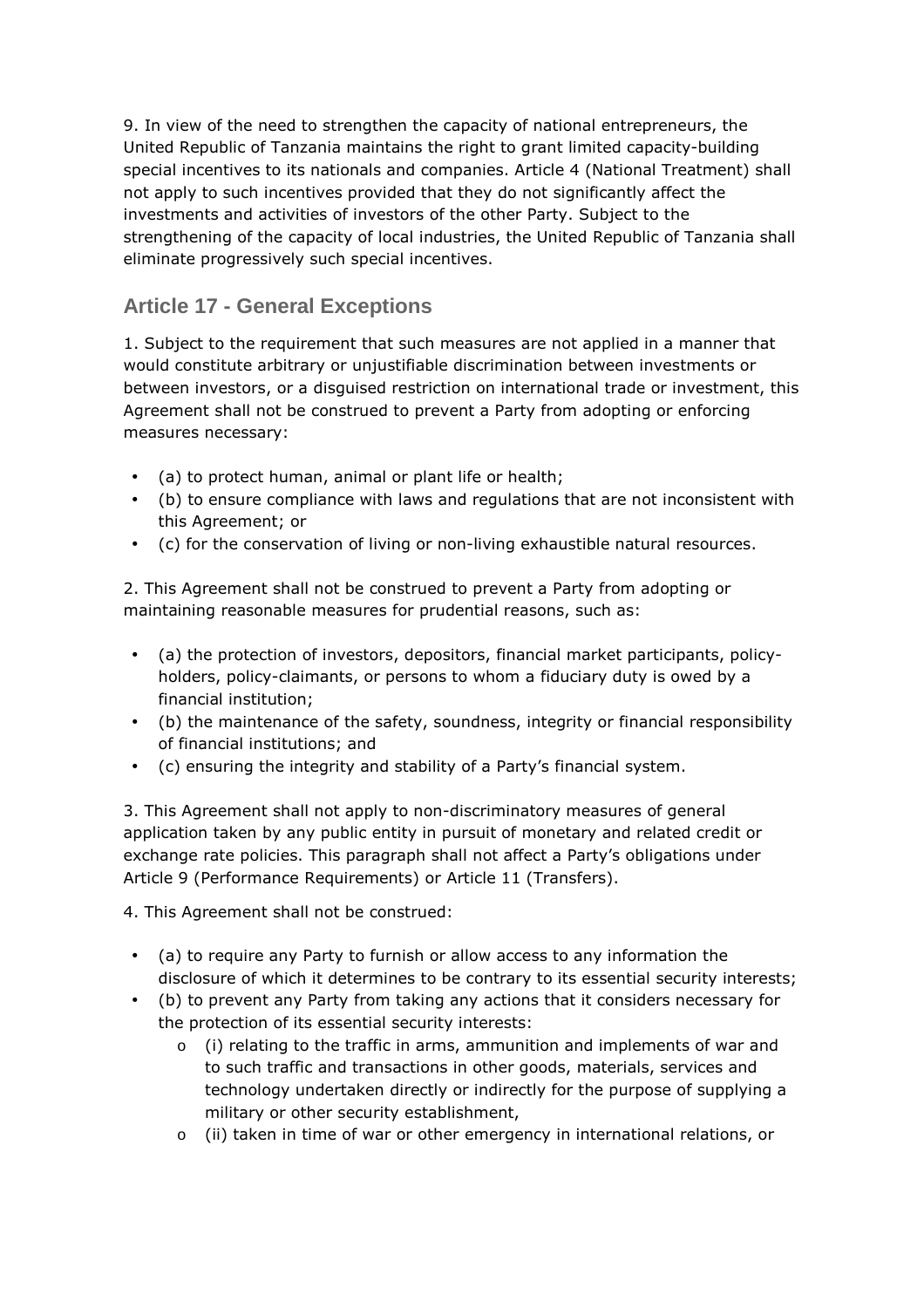- $\circ$  (iii) relating to the implementation of national policies or international agreements respecting the non-proliferation of nuclear weapons or other nuclear explosive devices; or
- (c) to prevent any Party from taking action in pursuance of its obligations under the *United Nations Charter* for the maintenance of international peace and security.

5. This Agreement shall not be construed to require a Party to furnish or allow access to information the disclosure of which would impede law enforcement or would be contrary to the Party's law protecting the deliberative and policy-making processes of the executive branch of government at the cabinet level, personal privacy or the confidentiality of the financial affairs and accounts of individual customers of financial institutions.

6. This Agreement shall not be construed to require a Party to furnish or allow access to information protected under its competition laws, or a competition authority of a Party to furnish or allow access to any other information that is privileged or otherwise protected from disclosure.

7. The provisions of this Agreement shall not apply to investments in cultural industries. "Cultural industries" means persons engaged in any of the following activities:

- (i) the publication, distribution or sale of books, magazines, periodicals or newspapers in print or machine readable form but not including the sole activity of printing or typesetting any of the foregoing,
- (ii) the production, distribution, sale or exhibition of film or video recordings,
- (iii) the production, distribution, sale or exhibition of audio or video music recordings,
- (iv) the publication, distribution, sale or exhibition of music in print or machine readable form, or
- (v) radio communications in which the transmissions are intended for direct reception by the general public, and all radio, television or cable broadcasting undertakings and all satellite programming and broadcast network services.

8. Any measure adopted by a Party in conformity with a decision adopted, extended or modified by the World Trade Organization pursuant to Article IX:3 and IX:4 of the WTO Agreement shall be deemed to be also in conformity with this Agreement. An investor purporting to act pursuant to Section C may not claim that such a conforming measure is in breach of this Agreement.

### **Article 18 - Denial of Benefits**

1. A Party may deny the benefits of this Agreement to an investor of the other Party that is an enterprise of such Party and to investments of such investor if investors of a non-Party own or control the enterprise and the denying Party adopts or maintains measures with respect to the non-Party that prohibit transactions with the enterprise or that would be violated or circumvented if the benefits of this Agreement were accorded to the enterprise or to its investment.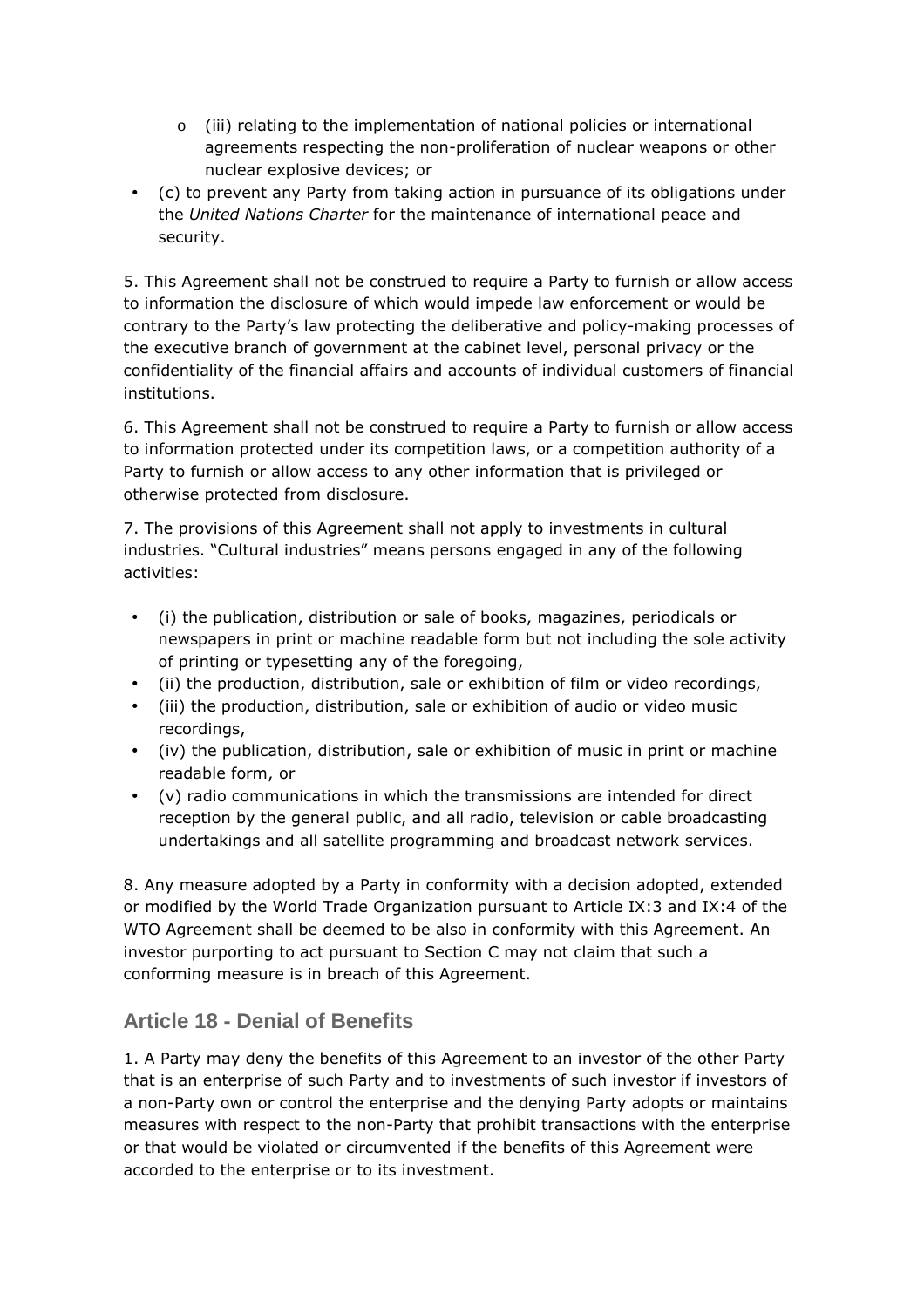2. A Party may deny the benefits of this Agreement to an investor of the other Party that is an enterprise of such Party and to investments of such investor if investors of a non-Party own or control the enterprise and the enterprise has no substantial business activities in the territory of the Party under whose law it is constituted or organized.

# **Section C – Settlement of Disputes between an Investor and the Host Party**

### **Article 19 - Purpose**

Without prejudice to the rights and obligations of the Parties under Section D, this Section establishes a mechanism for the settlement of investment disputes.

#### **Article 20 - Claim by an Investor of a Party**

A disputing investor may submit to arbitration under this Section a claim that:

- (a) the respondent Party has breached an obligation under Section B, other than an obligation under Article 8(3) (Senior Management, Boards of Directors and Entry of Personnel), 12 (Transparency) or 15 (Health, Safety and Environmental Measures); and
- (b) the disputing investor or a covered investment of the investor has incurred loss or damage by reason of, or arising out of, that breach.

### **Article 21 - Conditions Precedent to Submission of a Claim to Arbitration**

1. The disputing parties shall hold consultations in an attempt to settle a claim amicably before a disputing investor may submit a claim to arbitration. Consultations shall be held within 90 days of the submission of the notice of intent to submit a claim to arbitration, unless the disputing parties otherwise agree. The place of consultation shall be the capital of the respondent Party, unless the disputing parties otherwise agree.

2. A disputing investor may submit a claim to arbitration under Article 20 (Claim by an Investor of a Party) only if:

- (a) the disputing investor consent to arbitration in accordance with the procedures set out in this Agreement;
- (b) at least 180 days have elapsed since the events giving rise to the claim;
- (c) the disputing investor has delivered to the respondent Party written notice of its intent to submit a claim to arbitration at least 180 days prior to submitting the claim, which notice shall specify:
	- o (i) the name and address of the disputing investor,
	- o (ii) the provisions of this Agreement alleged to have been breached and any other relevant provisions,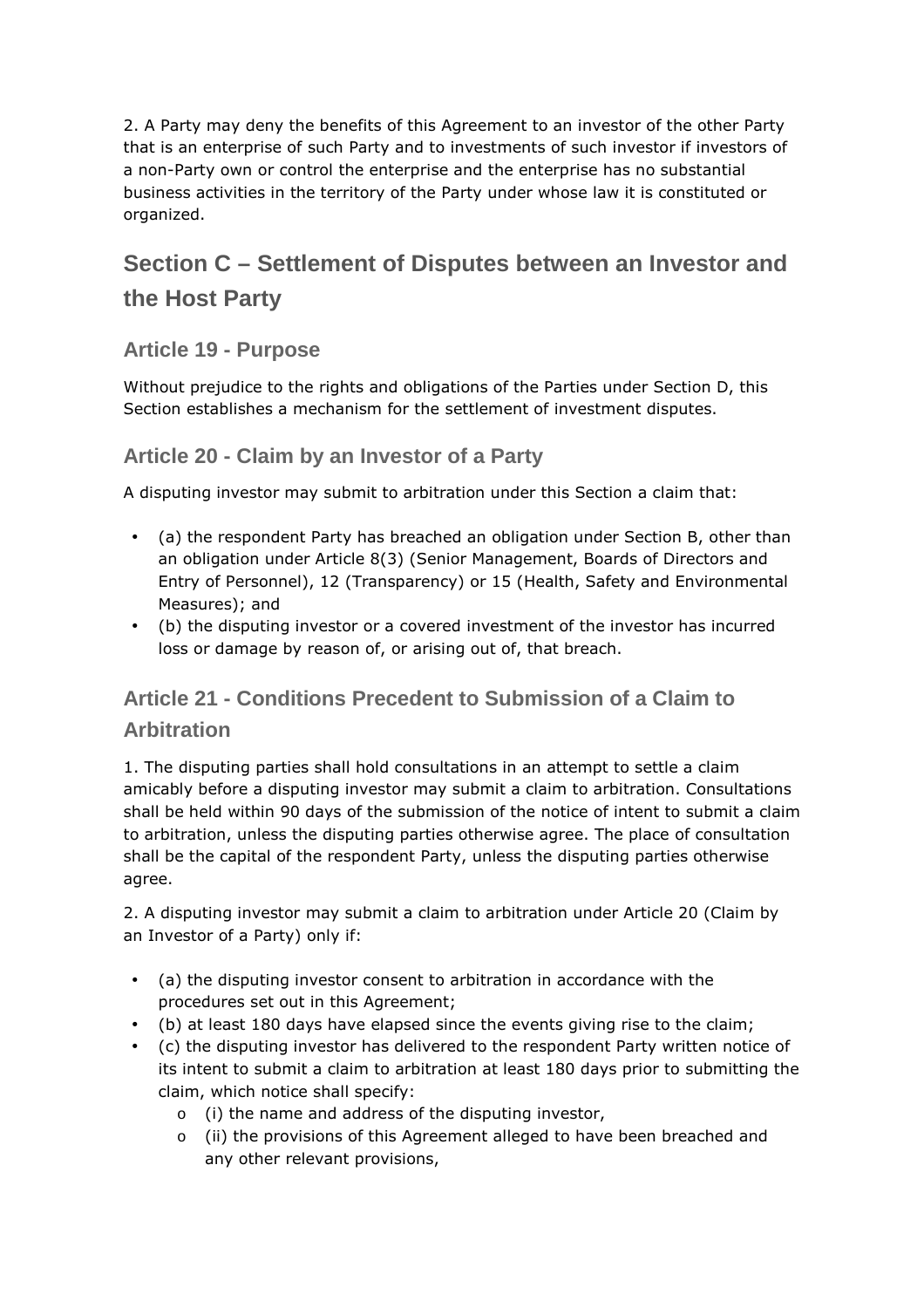- $\circ$  (iii) the issues and the factual basis for the claim, including the measures at issue, and
- $\circ$  (iv) the relief sought and the approximate amount of damages claimed;
- (d) the disputing investor has delivered evidence establishing that it is an investor of the other Party with its notice of intent to submit a claim to arbitration under paragraph 2(c); and
- (e) in the case of a claim submitted under Article 20(1) (Claim by an Investor of a Party):
	- $\circ$  (i) not more than three years have elapsed from the date on which the disputing investor first acquired, or should have first acquired, knowledge of the alleged breach and knowledge that the disputing investor has incurred loss or damage thereby; and
	- $\circ$  (ii) the disputing investor and, where the claim is for loss or damage to an interest in an enterprise of the other Party that is a juridical person that the disputing investor owns or controls directly or indirectly, the enterprise waive their right to initiate or continue before any administrative tribunal or court under the law of any Party, or other dispute settlement procedures, any proceedings with respect to the measure of the respondent Party that is alleged to be a breach referred to in Article 20 (Claim by an Investor of a Party) except for proceedings for injunctive, declaratory or other extraordinary relief, not involving the payment of damages, before an administrative tribunal or court under the law of the respondent Party.

3. A consent and waiver required under paragraph 2 shall be delivered to the respondent Party and shall be included in the submission of a claim to arbitration.

### **Article 22 - Special Rules Regarding Financial Services**

1. With respect to:

- (a) financial institutions of a Party; and
- (b) investors of a Party, and investments of such investors, in financial institutions in the other Party's territory,

this Section applies only in respect of claims that the other Party has breached an obligation under Articles 10 (Expropriation), 11 (Transfers) or 18 (Denial of Benefits).

2. Where a disputing investor or respondent Party claims that a dispute involves measures adopted or maintained by a Party relating to financial institutions of the other Party or investors of the other Party and their investments in financial institutions in the respondent Party's territory, or where the respondent Party invokes Articles 11(6) (Transfers), 17(2), or 17(3) (General Exceptions), in addition to the criteria set out in Article 25 (2) (Arbitrators), the arbitrators shall have expertise or experience in financial services law or practice, which may include the regulation of financial institutions.

3. Where a disputing investor submits a claim to arbitration under this Section, and the respondent Party invokes Articles 11(6), 17(2), or 17(3) (General Exceptions), at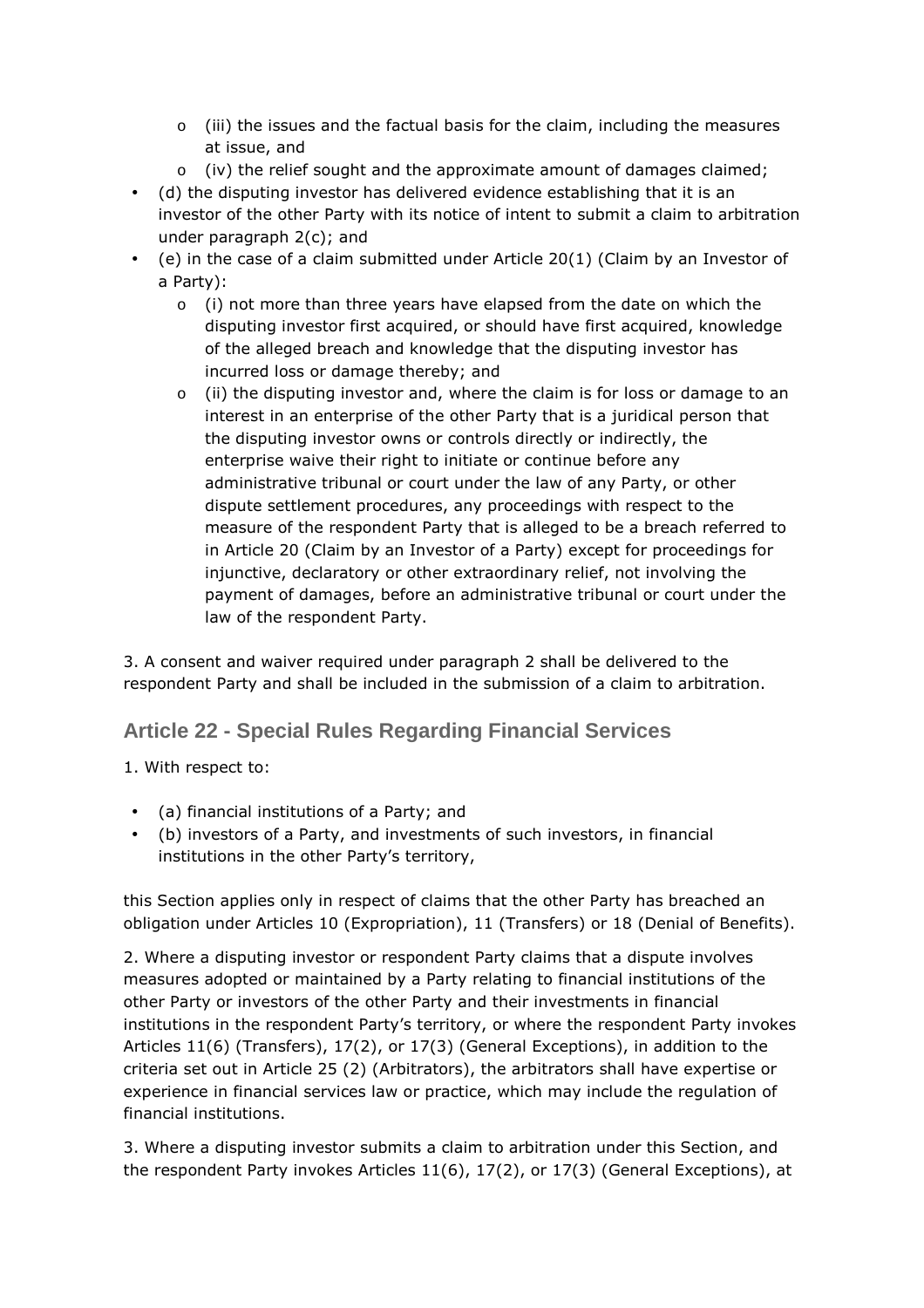the request of that Party, the Tribunal shall seek a report in writing from the Parties on the issue of whether and to what extent the said paragraphs are a valid defence to the claim of the disputing investor. The Tribunal may not proceed pending receipt of a report under this Article.

4. Pursuant to a request received in accordance with paragraph 3, the Parties shall proceed to prepare a written report, either on the basis of concurrence following consultations, or by means of an arbitral panel in accordance with Section D. The report shall be transmitted to the Tribunal, and shall be binding on the Tribunal.

5. The Tribunal may decide the matter where, within 70 days of the referral by the Tribunal, no request for the establishment of a panel pursuant to paragraph 4 has been made, and no report has been received by the Tribunal.

#### **Article 23 - Submission of a Claim to Arbitration**

1. A disputing investor who meets the conditions precedent in Article 21 (Conditions Precedent to Submission of a Claim to Arbitration), may submit the claim to arbitration to:

- (a) ICSID under the ICSID Convention, provided that both the respondent Party and the Party of the disputing investor are parties to the Convention;
- (b) a tribunal constituted pursuant to and governed by the Additional Facility Rules of ICSID, provided that either the respondent Party or the Party of the disputing investor, but not both, is a party to the ICSID Convention; or
- (c) an ad hoc tribunal set up under the Arbitration Rules of the United Nations Commission on International Trade Law (UNCITRAL).

2. The applicable arbitration rules shall govern the arbitration except as provided by this Section.

3. A claim is submitted to arbitration under this Section when:

- (a) the request for arbitration under Article 36(1) of the ICSID Convention is received by the Secretary-General of ICSID;
- (b) the notice of arbitration under Article 2 of Schedule C of the ICSID Additional Facility Rules is received by the Secretary-General of ICSID; or
- (c) the notice of arbitration given under the UNCITRAL Arbitration Rules is received by the respondent Party.

4. Delivery of notice and other documents on a Party shall be made to the place named for that Party below or any other place designated by the Parties through an exchange of diplomatic notes:

For Canada:

Office of the Deputy Attorney General of Canada Justice Building 239 Wellington Street Ottawa, Ontario K1A 0H8 Canada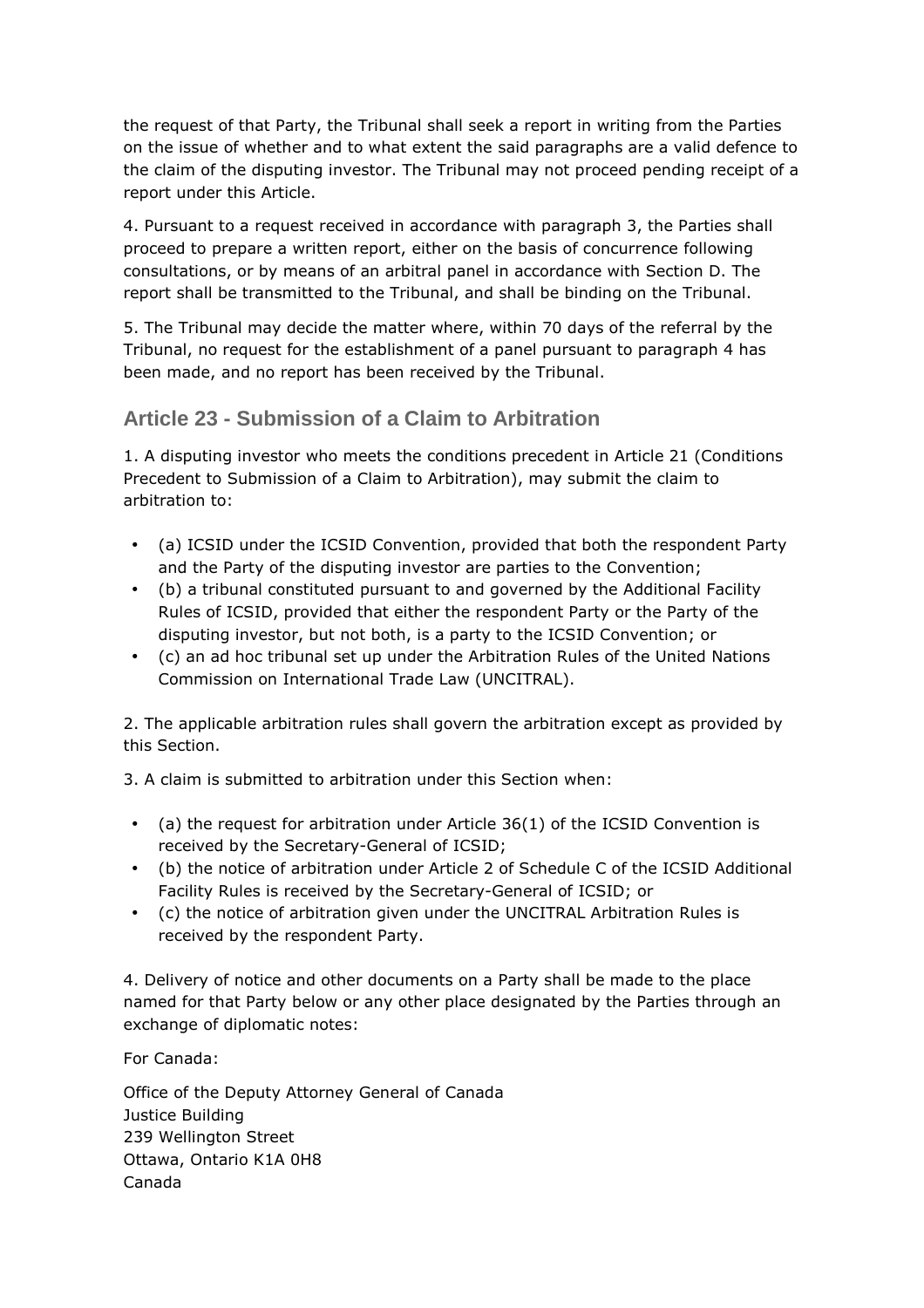For Tanzania:

Office of the Attorney General of Tanzania Attorney General's Chambers Kivukoni Front P.O. Box 9050 Dar Es Salaam Tanzania

#### **Article 24- Consent to Arbitration**

1. Each Party consents to the submission of a claim to arbitration in accordance with the terms of this Agreement. Failure to meet any of the conditions precedent in Article 21 (Conditions Precedent to Submission of a Claim to Arbitration) shall nullify that consent.

2. The consent given in paragraph 1 and the submission by a disputing investor of a claim to arbitration shall satisfy the requirement of:

- (a) Chapter II of the ICSID Convention (Jurisdiction of the Centre) and the Additional Facility Rules for written consent of the parties when the claim has been submitted under the ICSID Convention or the Additional Facility Rules; and
- (b) Article II of the New York Convention for an agreement in writing.

#### **Article 25 - Arbitrators**

1. Except in respect of a Tribunal established under Article 27 (Consolidation), and unless the disputing parties agree otherwise, the Tribunal shall comprise three arbitrators, one arbitrator appointed by each of the disputing parties and the third, who shall be the presiding arbitrator, appointed by agreement of the disputing parties.

2. Arbitrators shall have expertise or experience in public international law, international trade or international investment rules, or the resolution of disputes arising under international trade or international investment agreements. They shall be independent of, and not be affiliated with or take instructions from, either Party or the disputing investor.

3. If a Tribunal, other than a Tribunal established under Article 27, has not been constituted within 90 days from the date that a claim is submitted to arbitration, the Secretary-General of ICSID, on the request of either disputing party, shall appoint, in his or her discretion, the arbitrator or arbitrators not yet appointed, except that the presiding arbitrator shall not be a national of either Party.

#### **Article 26 - Agreement to Appointment of Arbitrators**

For purposes of Article 39 of the ICSID Convention and Article 7 of Schedule C to the ICSID Additional Facility Rules, and without prejudice to an objection to an arbitrator based on a ground other than nationality, citizenship or permanent residence: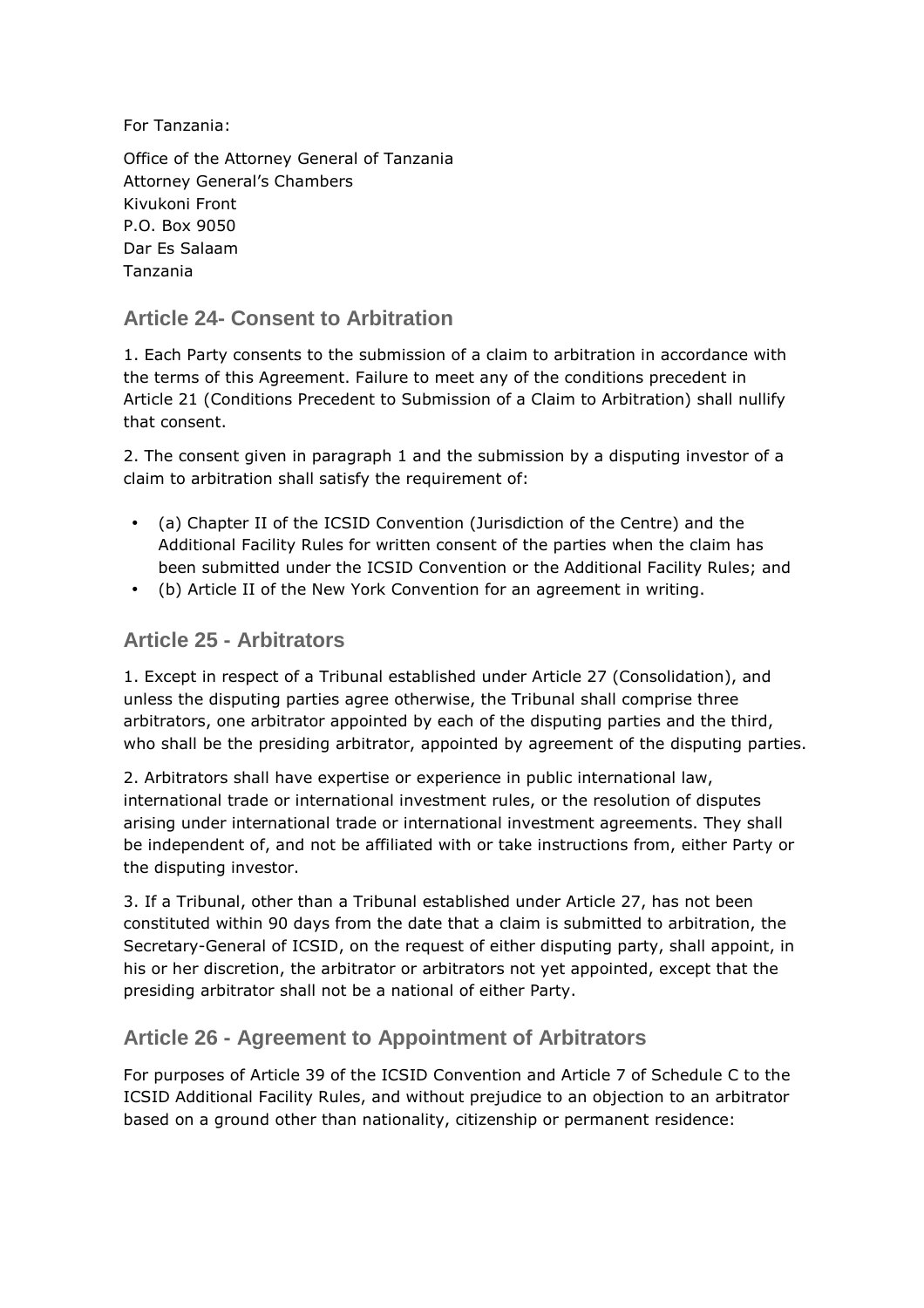- (a) the respondent Party agrees to the appointment of each individual member of a Tribunal established under the ICSID Convention or the ICSID Additional Facility Rules; and
- (b) a disputing investor referred to in Article 20(1) (Claim by an Investor of a Party**)** may submit a claim to arbitration, or continue a claim, under the ICSID Convention or the ICSID Additional Facility Rules, only if the disputing investor agrees in writing to the appointment of each member of the Tribunal.

### **Article 27 - Consolidation**

1. A Tribunal established under this Article shall be established under the UNCITRAL Arbitration Rules and shall conduct its proceedings in accordance with those Rules, except as modified by Section C.

2. Where a Tribunal established under this Article is satisfied that claims submitted to arbitration under Article 23 (Submission of a Claim to Arbitration) have a question of law or fact in common, the Tribunal may, in the interest of fair and efficient resolution of the claims and after hearing the disputing parties, by order:

- (a) assume jurisdiction over, and hear and determine together, all or part of the claims; or
- (b) assume jurisdiction over, and hear and determine one or more of the claims, the determination of which it believes would assist in the resolution of the others.

3. A disputing party that seeks an order under paragraph 2 shall request the Secretary-General of ICSID to establish a Tribunal and shall specify in the request:

- (a) the name of the respondent Party or disputing investors against which the order is sought;
- (b) the nature of the order sought; and
- (c) the grounds on which the order is sought.

4. The disputing party shall deliver a copy of the request to the respondent Party or disputing investors against which the order is sought.

5. Within 60 days of receipt of the request, the Secretary-General of ICSID shall establish a Tribunal comprising three arbitrators. The Secretary-General of ICSID shall appoint one member who is a national of the respondent Party, one member who is a national of the Party of the disputing investors, and a presiding arbitrator who is not a national of either Party.

6. Where a Tribunal has been established under this Article, a disputing investor that has submitted a claim to arbitration under Article 23 (Submission of a Claim to Arbitration) and that has not been named in a request made under paragraph 3 may make a written request to the Tribunal that it be included in an order made under paragraph 2, and shall specify in the request:

- (a) the name and address of the disputing investor;
- (b) the nature of the order sought; and
- (c) the grounds on which the order is sought.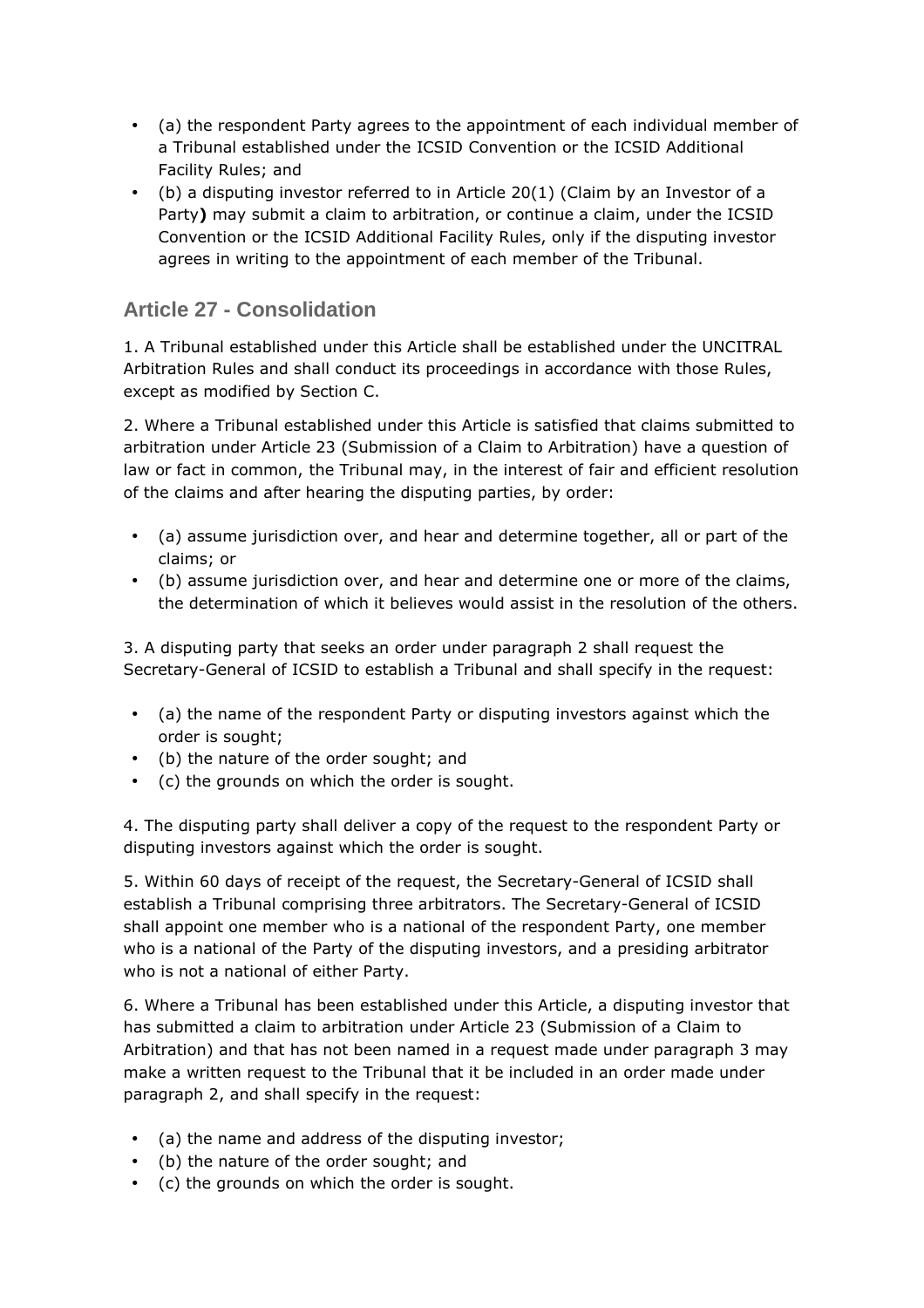7. A disputing investor referred to in paragraph 6 shall deliver a copy of its request to the disputing parties named in a request made under paragraph 3.

8. A Tribunal established under Article 23 (Submission of a Claim to Arbitration) shall not have jurisdiction to decide a claim, or a part of a claim, over which a Tribunal established under this Article has assumed jurisdiction.

9. On application of a disputing party, a Tribunal established under this Article, pending its decision under paragraph 2, may order that the proceedings of a Tribunal established under Article 23 (Submission of a Claim to Arbitration) be stayed unless the latter Tribunal has already adjourned its proceedings.

### **Article 28 - Documents to, and Participation of, the Other Party**

1. A respondent Party shall deliver to the other Party to this Agreement a copy of the notice of intent to submit a claim to arbitration and other documents no later than 30 days after the date that such documents have been delivered to the respondent Party. The other Party shall be entitled, at its cost, to receive from the respondent Party a copy of the evidence that has been tendered to the Tribunal, copies of all pleadings filed in the arbitration, and the written argument of the disputing parties. The Party receiving such information shall treat the information as if it were a respondent Party.

2. The other Party to this Agreement shall have the right to attend any hearings held under Section C. Upon written notice to the disputing parties, the other Party may make submissions to a Tribunal on a question of interpretation of this Agreement.

#### **Article 29 - Place of Arbitration**

Unless the disputing parties agree otherwise, a Tribunal shall hold an arbitration in the territory of a country that is a party to the New York Convention, selected in accordance with:

- (a) the ICSID Additional Facility Rules if the arbitration is under those Rules or the ICSID Convention; or
- (b) the UNCITRAL Arbitration Rules if the arbitration is under those Rules.

#### **Article 30 - Public Access to Hearings and Documents**

1. Any Tribunal award under this Section shall be publicly available, subject to the redaction of confidential information. All other documents submitted to, or issued by, the Tribunal shall be publicly available unless the disputing parties otherwise agree, subject to the redaction of confidential information.

2. Hearings held under this Section shall be open to the public. The Tribunal may hold portions of hearings *in camera* to the extent necessary to ensure the protection of confidential information, including business confidential information.

3. A disputing party may disclose to other persons in connection with the arbitral proceedings such unredacted documents as it considers necessary for the preparation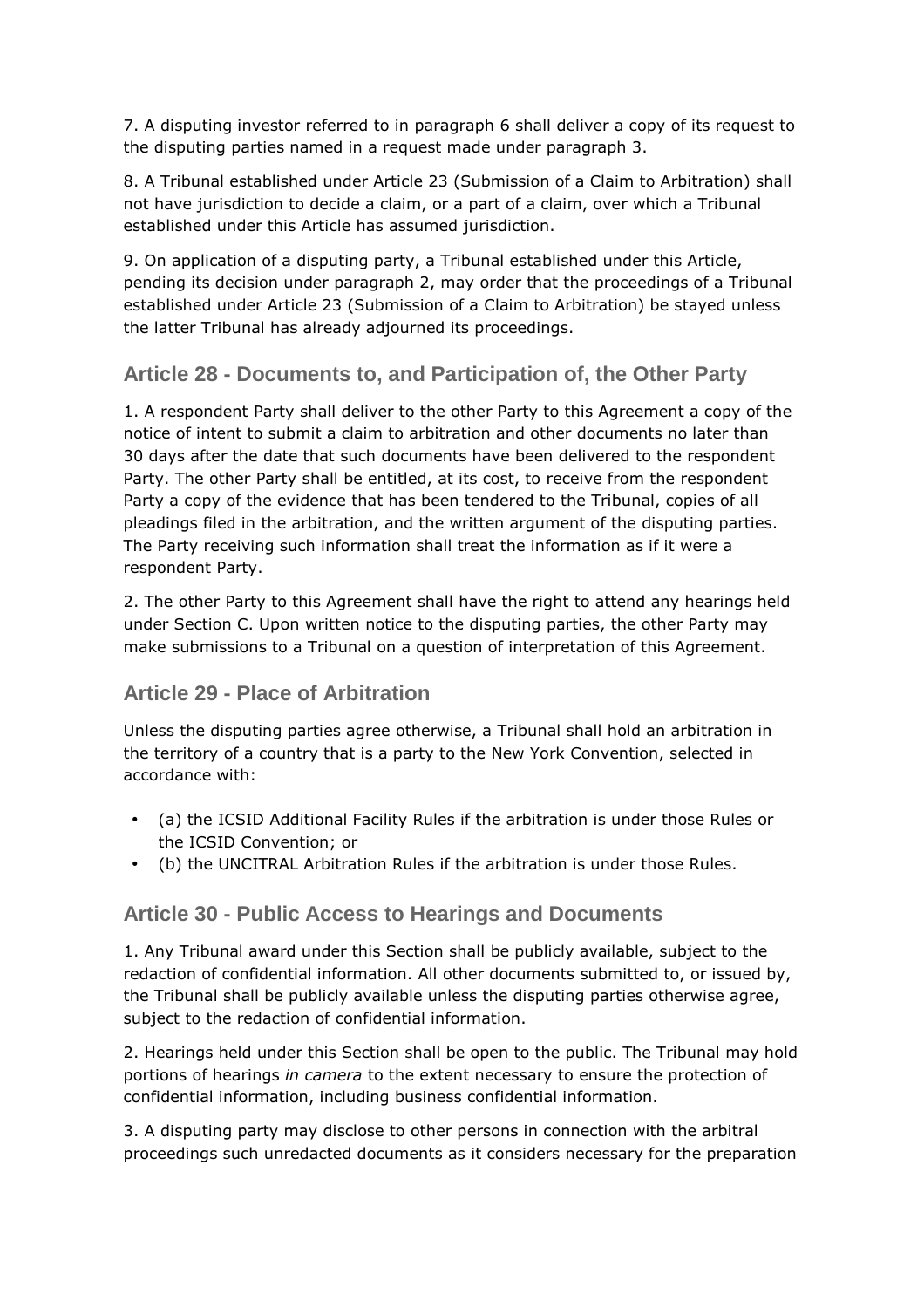of its case, but it shall ensure that those persons protect the confidential information in such documents.

4. The Parties may share with officials of their respective federal and sub-national governments all relevant unredacted documents in the course of dispute settlement under this Agreement, but they shall ensure that those persons protect any confidential information in such documents.

5. To the extent that a Tribunal's confidentiality order designates information as confidential and a Party's law on access to information requires public access to that information, the Party's law on access to information shall prevail. However, a Party should endeavour to apply its law on access to information so as to protect information designated confidential by the Tribunal.

### **Article 31 - Submissions by a non-disputing party**

A Tribunal shall have the authority to consider and accept written submissions from a person or entity that is not a disputing party and that has a significant interest in the arbitration. The Tribunal shall ensure that any non-disputing party submission does not disrupt the proceedings and does not unduly burden or unfairly prejudice either disputing party.

#### **Article 32 - Governing Law**

1. A Tribunal established under this Section shall decide the issues in dispute in accordance with this Agreement and applicable rules of international law. A joint interpretation by the Parties of a provision of this Agreement shall be binding on a Tribunal established under this Section, and any award under this Section shall be consistent with such interpretation.

2. Where a respondent Party asserts as a defence that the measure alleged to be a breach is within the scope of a reservation or exception in Annex I or Annex II, on request of the respondent Party, the Tribunal shall request the joint interpretation of the Parties on the issue. Within 60 days of delivery of the request, the Parties shall submit in writing their joint interpretation to the Tribunal. The interpretation shall be binding on the Tribunal. If the Parties fail to submit their joint interpretation within 60 days, the Tribunal shall decide the issue.

### **Article 33 - Interim Measures of Protection and Final Award**

1. A Tribunal may order an interim measure of protection to preserve the rights of a disputing party or to ensure that the Tribunal's jurisdiction is made fully effective, including an order to preserve evidence in the possession or control of a disputing party or to protect the Tribunal's jurisdiction. A Tribunal may not order attachment or enjoin the application of the measure alleged to constitute a breach referred to in Article 20 (Claim by an Investor of a Party). For purposes of this paragraph, an order includes a recommendation.

2. Where a Tribunal makes a final award against the respondent Party, the Tribunal may award, separately or in combination: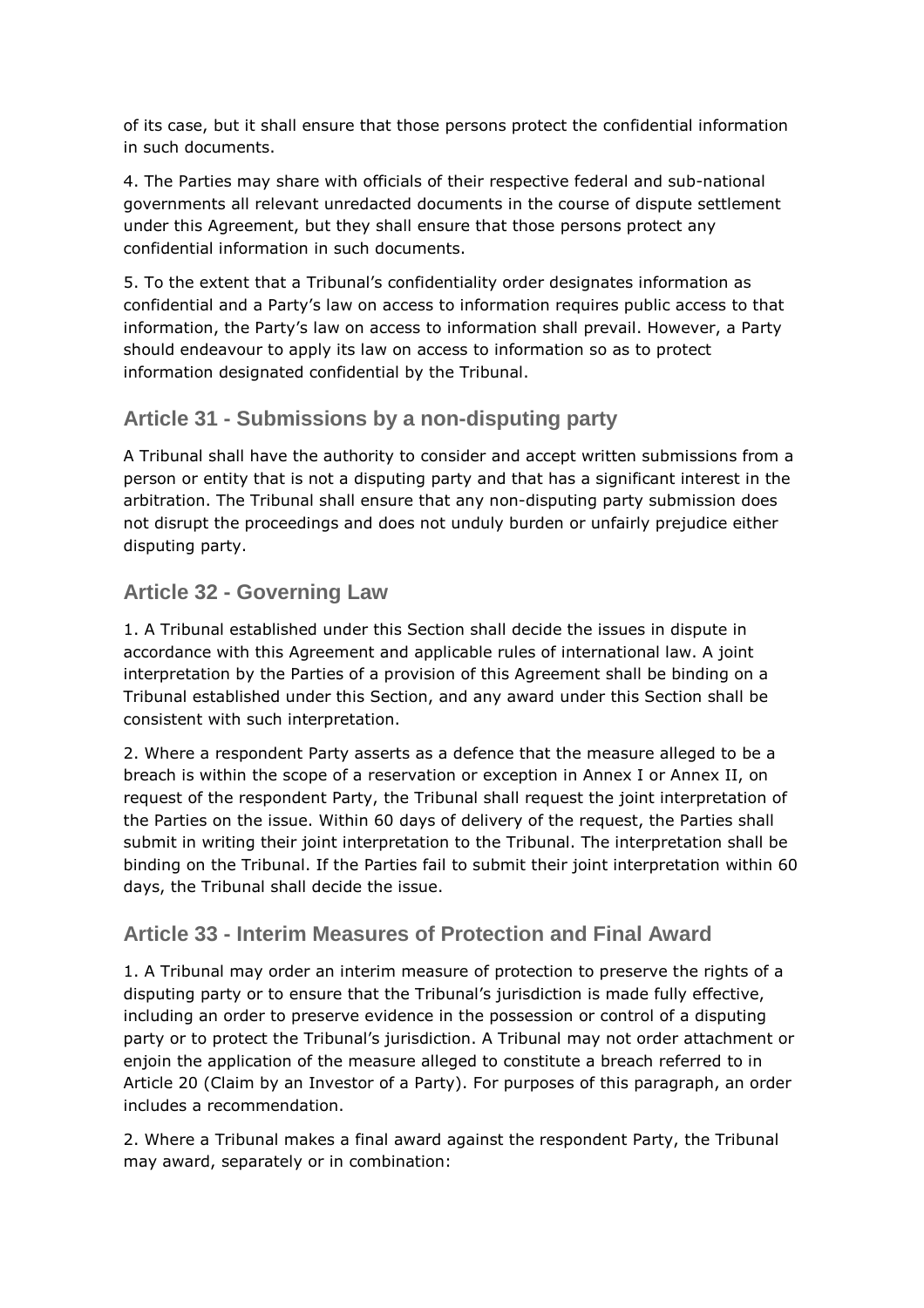- (a) monetary damages and any applicable interest;
- (b) restitution of property, in which case the award shall provide that the respondent Party may pay monetary damages and any applicable interest in lieu of restitution.

The Tribunal may also award costs in accordance with the applicable arbitration rules.

3. A Tribunal may not order a respondent Party to pay punitive damages.

#### **Article 34 - Finality and Enforcement of an Award**

1. An award made by a Tribunal shall have no binding force except between the disputing parties and in respect of that particular case.

2. Subject to paragraph 3 and the applicable review procedure for an interim award,a disputing party shall abide by and comply with an award without delay.

3. A disputing party may not seek enforcement of a final award until:

- (a) in the case of a final award made under the ICSID Convention:
	- o (i) 120 days have elapsed from the date the award was rendered and no disputing party has requested revision or annulment of the award, or
	- o (ii) revision or annulment proceedings have been completed; and
- (b) in the case of a final award under the ICSID Additional Facility Rules or the UNCITRAL Arbitration Rules:
	- $\circ$  (i) 90 days have elapsed from the date the award was rendered and no disputing party has commenced a proceeding to revise, set aside or annul the award, or
	- o (ii) a court has dismissed or allowed an application to revise, set aside or annul the award and there is no further appeal.
- 4. Each Party shall provide for the enforcement of an award in its territory.

5. A claim that is submitted to arbitration under this Section shall be considered to arise out of a commercial relationship or transaction for purposes of Article I of the New York Convention.

#### **Article 35 - Receipts under Insurance or Guarantee Contracts**

In an arbitration under this Section, a respondent Party shall not assert as a defence, counterclaim, right of setoff or otherwise, that the disputing investor has received or will receive, pursuant to an insurance or guarantee contract, indemnification or other compensation for all or part of its alleged damages.

# **Section D – State-to-State Dispute Settlement Procedures**

#### **Article 36 - Disputes between the Parties**

1. Either Party may request consultations on the interpretation or application of this Agreement. The other Party shall give sympathetic consideration to the request. Any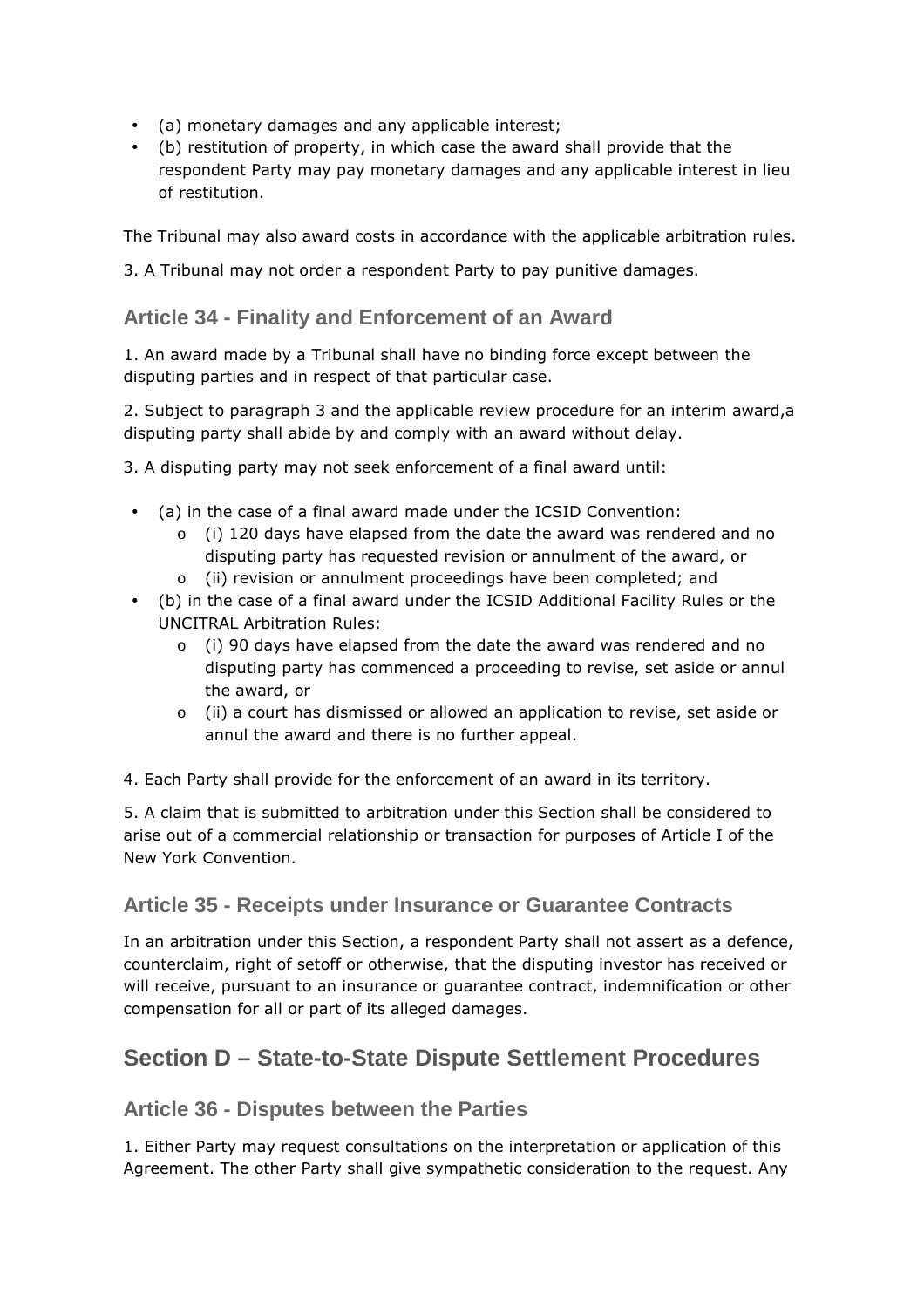dispute between the Parties concerning the interpretation or application of this Agreement shall, whenever possible, be settled amicably through consultations.

2. If a dispute cannot be settled through consultations, it shall, at the request of either Party, be submitted to an arbitral panel for decision.

3. An arbitral panel shall be constituted for each dispute. Within two months after receipt through diplomatic channels of the request for arbitration, each Party shall appoint one member to the arbitral panel. The two members shall then select a national of a third State who, upon approval by the two Parties, shall be appointed Chair of the arbitral panel. The Chair shall be appointed within two months from the date of appointment of the other two members of the arbitral panel.

4. If within the periods specified in paragraph 3 the necessary appointments have not been made, either Party may invite the President of the International Court of Justice to make the necessary appointments. If the President is a national of either Party or is otherwise prevented from discharging the said function, the Vice-President shall be invited to make the necessary appointments. If the Vice-President is a national of either Party or is prevented from discharging the said function, the Member of the International Court of Justice next in seniority, who is not a national of either Party, shall be invited to make the necessary appointments.

5. Arbitrators shall have expertise or experience in public international law, international trade or international investment rules, or the resolution of disputes arising under international trade or international investment agreements. They shall be independent of, and not be affiliated with or take instructions from, either Party.

6. Where a Party determines that the dispute involves measures relating to financial institutions, or to investors or investments of such investors in financial institutions, or where the respondent Party invokes Article 11(6) (Transfers), 17(2), or 17(3) (General Exceptions), the arbitrators shall, in addition to the criteria set out in paragraph 5, have expertise or experience in financial services or practice, which may include the regulation of financial institutions.

7. The arbitral panel shall determine its own procedure. The arbitral panel shall reach its decision by a majority of votes. Such decision shall be binding on both Parties. Unless otherwise agreed, the decision of the arbitral panel shall be rendered within six months of the appointment of the Chair.

8. Each Party shall bear the costs of its own member of the panel and of its representation in the arbitral proceedings. The costs related to the Chair and any remaining costs shall be borne equally by the Parties. The arbitral panel may, however, award that a higher proportion of costs be borne by one of the two Parties, and this award shall be binding on both Parties.

9. Within 60 days of the decision of a panel, the Parties shall make a determination on the manner in which to resolve their dispute. Such determination shall normally implement the decision of the panel. If the Parties fail to make a determination, the Party bringing the dispute shall be entitled to compensation or to suspend benefits of equivalent value to those awarded by the panel.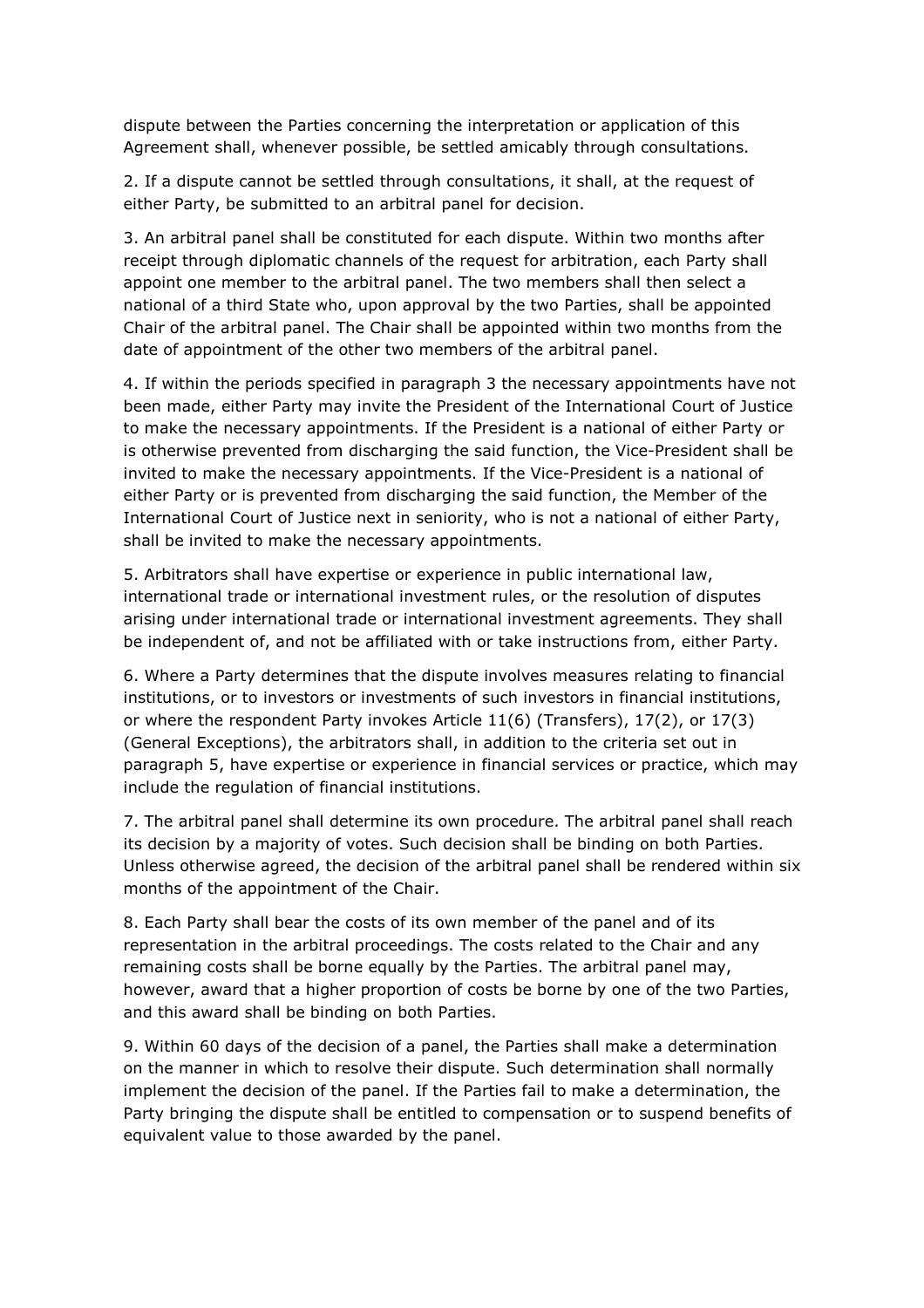# **Section E – Final Provisions**

### **Article 37 - Consultations and other Actions**

1. A Party may request in writing consultation with the other Party regarding any actual or proposed measure or any other matter that it considers might affect the operation of this Agreement.

2. The consultations under paragraph 1 may address, *inter alia,* matters relating to:

- (a) the implementation of this Agreement;
- (b) the interpretation or application of this Agreement.

3. Further to consultations under this Article, the Parties may take any action as they may decide, including making and adopting rules supplementing the applicable arbitral rules under Section C.

#### **Article 38 - Extent of Obligations**

The Parties shall ensure that all necessary measures are taken in order to give effect to the provisions of this Agreement, including their observance, except as otherwise provided in this Agreement, by sub-national governments.

#### **Article 39 - Exclusions**

The dispute settlement provisions of Sections C and D shall not apply to the matters in Annex III.

#### **Article 40 - Application and Entry into Force**

1. Each Party shall notify the other in writing of the completion of the procedures required in its territory for the entry into force of this Agreement. This Agreement shall enter into force on the date of the latter of the two notifications.

2. This Agreement shall remain in force for a period of 10 years. Thereafter it shall remain in force until either Party notifies the other Party in writing of its intention to terminate it. The termination of this Agreement shall become effective one year after notice of termination has been received by the other Party. In respect of investments or commitments to invest made prior to the date when the termination of this Agreement becomes effective, Articles 1 to 40 inclusive, as well as paragraph 2 of this Article and Article 42 (Amendment of the Agreement), shall remain in force for a period of fifteen years.

### **Article 41 - Amendment of the Agreement**

This Agreement may be amended by a joint decision of the Parties. An amendment shall enter into force when each Party has notified the other in writing of the completion of the procedures required in its territory for the entry into force of the amendment. The amendment shall enter into force on the date of the later of the two notifications.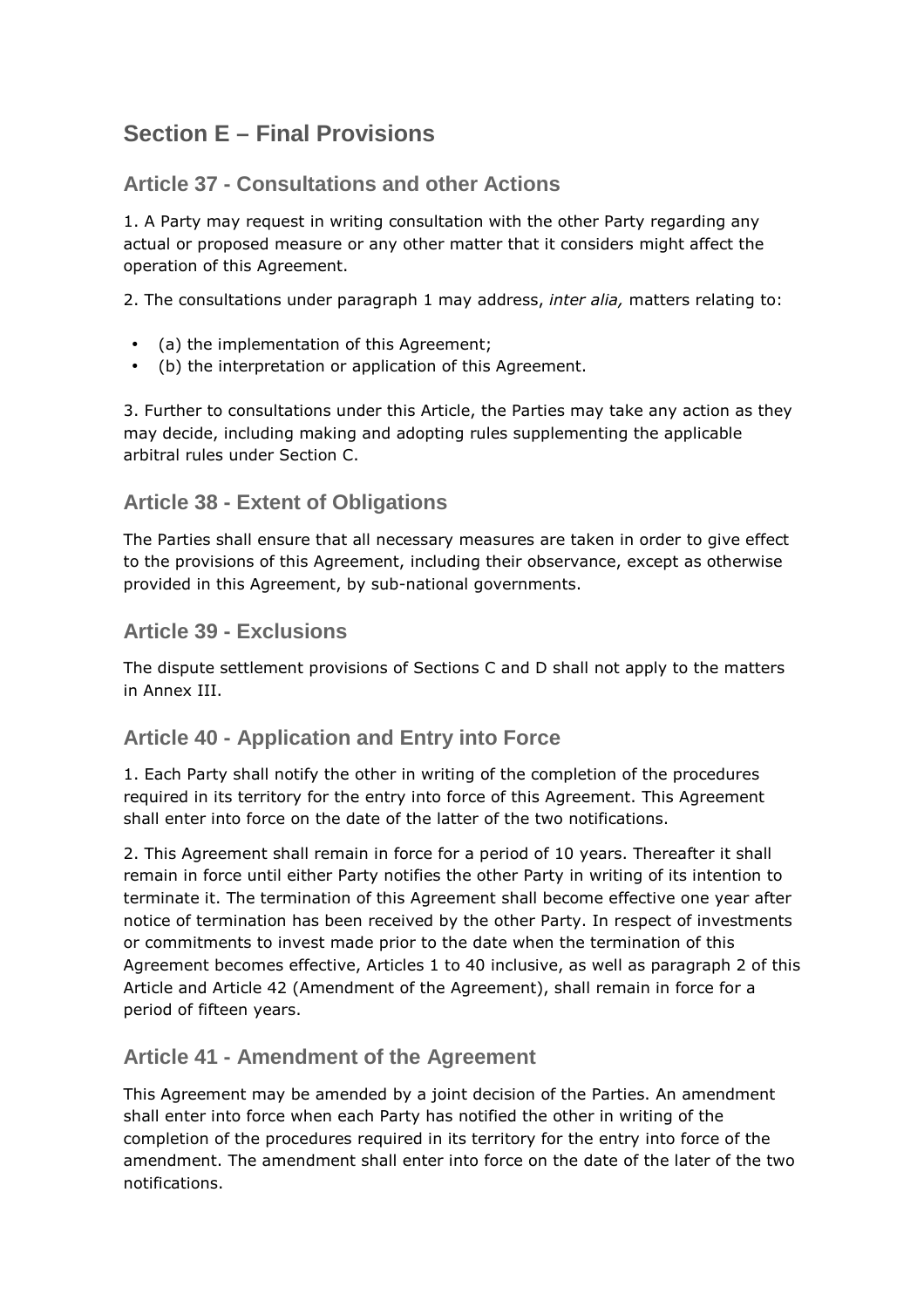#### **Article 42 - Annexes and Footnotes**

All Annexes and Footnotes shall form an integral part of this Agreement.

**In witness whereof** the undersigned, duly authorized by their respective Governments, have signed this Agreement.

**Done** in duplicate at Dar es Salaam , this 16th day of May 2013, in the English and French languages, each version being equally authentic.

John Baird (Minister of Foreign Affairs of Canada) **For the Government of Canada**

Bernard Membe (Minister of Foreign Affairs and International Cooperation of the United Republic of Tanzania}

**For the Government of the Republic of Tanzania**

**Annex I – Canada - Reservations for Existing Measures and Liberalization Commitments** 

#### **Illustrative Schedule of Canada**

1. *Investment Canada Act*, R.S.C. 1985, c. 28 (1st Supp.)

*Investment Canada Regulations*, SOR/85-611

These measures deal with the acquisition and establishment of businesses by non-Canadians and state that the establishment of new businesses by non-Canadians may be subject to review. They are reserved from the obligations imposed by Articles 4 (National Treatment), 8 (Senior Management, Board of Directors and Entry of Personnel) and 9 (Performance Requirements).

2. *Canada Business Corporations Act*, R.S.C. 1985, c. C-44 *Canada Business Corporations Regulations, (2001), SOR/2001-512 Canada Cooperatives Act,S.C. 1998, c. 1 Canada Cooperatives Regulations,SOR/99-256 Canada Corporations Act,R.S.C. 1970, c. C-32*

The *Canada Business Corporations Act* provides for constraints on shares of businesses and cooperatives incorporated pursuant to Canadian legislation to maintain participation requirements and Canadian ownership and control levels set out in the *Canada Business Corporations Regulations*. These measures are reserved from the obligations imposed by Article 4 (National Treatment).

3. *Canada Business Corporations Act*, R.S.C. 1985, c. C-44 *Canada Business Corporations Regulations, (2001), SOR/2001-512 Canada Cooperatives Act,S.C. 1998, c. 1 Canada Cooperatives Regulations,SOR/99-256 Canada Corporations Act,R.S.C. 1970, c. C-32* Special Acts of Parliament incorporating specific companies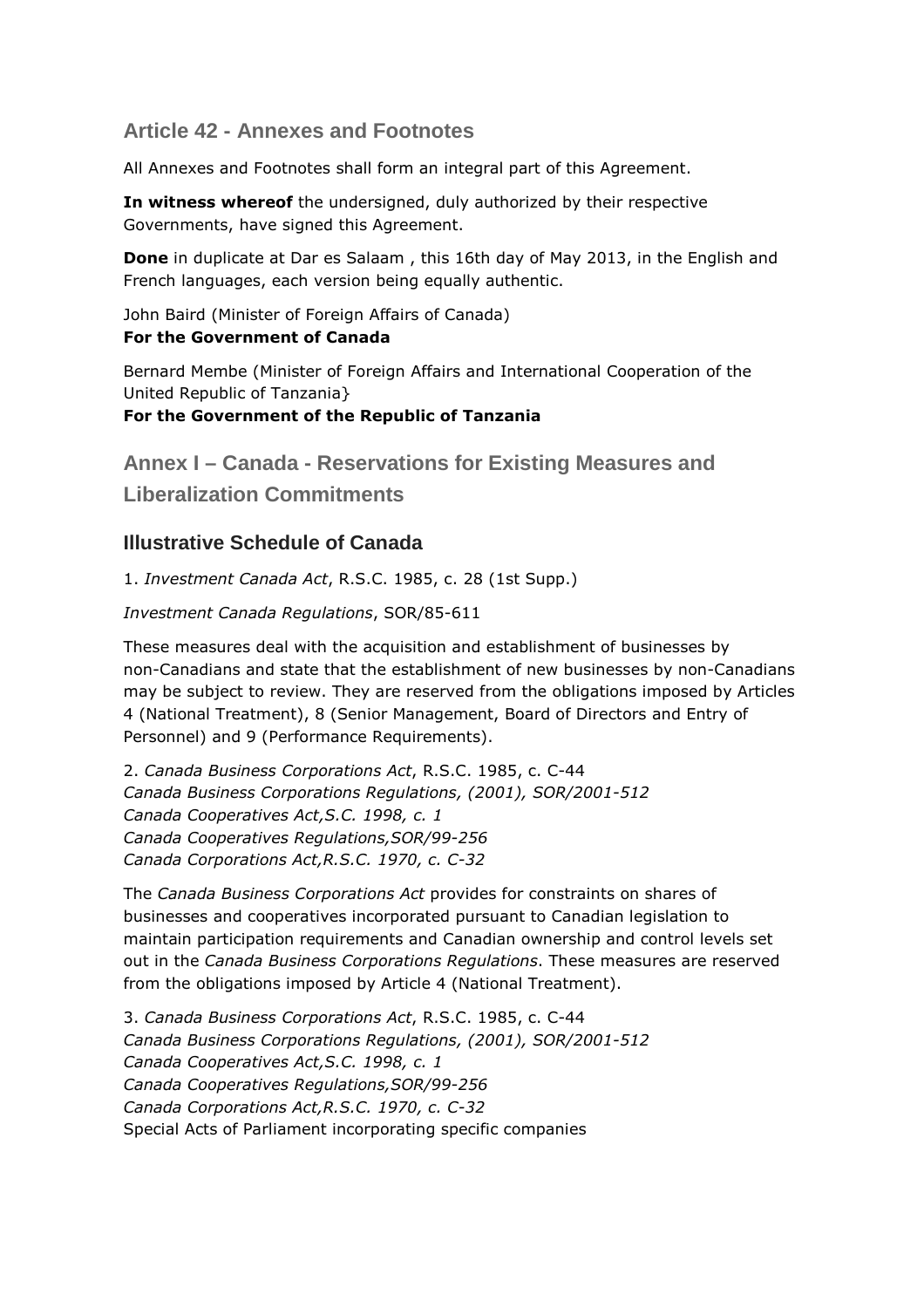These measures contain provisions dealing with the nationality of senior management or directors of Canadian businesses. They are reserved from the obligations imposed by Article 8 (Senior Management, Board of Directors and Entry of Personnel).

4. *Citizenship Act, R.S.C. 1985, c. C-29 Foreign Ownership of Land Regulations,SOR/79-416*

*These measures deal with foreign ownership of land.* They are reserved from the obligations imposed by Article 4 (National Treatment).

5. *Air Canada Public Participation Act*, R.S.C. 1985, c. 35 (4th Supp.) *Canadian Arsenals Limited Divestiture Authorization Act,S.C. 1986, c. 20 Eldorado Nuclear Limited Reorganization and Divestiture Act,S.C.1988, c. 41 Nordion and Theratronics Divestiture Authorization Act,S.C. 1990, c. 4*

These measures set out non-resident ownership restrictions on the shares of certain companies. They are reserved from the obligations imposed by Article 4 (National Treatment).

6. *Customs Act*, R.S.C. 1985, c. 1 (2nd Supp.) *Customs Brokers Licensing Regulations,SOR/86-1067*

These measures set out residency requirements for customs brokers. They are reserved from the obligations imposed by Articles 4 (National Treatment) and 8 (Senior Management, Board of Directors and Entry of Personnel).

7. *Customs Act*, R.S.C. 1985, c. 1 (2nd Supp.) *Duty Free Shop Regulations,SOR/86-1072*

These measures set out residency and other requirements for duty free shop operations. They are reserved from the obligations imposed by Article 4 (National Treatment).

8. *Cultural Property Export and Import Act*, R.S.C. 1985, c. C-51

This measure sets out restrictions on foreign participation in the import or export of cultural property. This measure is reserved from the obligations imposed by Article 4 (National Treatment).

9. *Patent Act*,R.S.C. 1985, c. P-4 *Patent Rules,SOR/96-423*

These measures set out Canadian residency requirements for registered patent agents. They are reserved from the obligations imposed by Articles 4 (National Treatment) and 9 (Performance Requirements).

10. *Trade-Marks Act*, R.S.C. 1985, c. T-13 *Trade-mark Regulations,SOR/96-195*

These measures set out Canadian residency requirements for registered trade-mark agents. They are reserved from the obligations imposed by Articles 4 (National Treatment) and 9 (Performance Requirements).

11. *Canada Petroleum Resources Act*, R.S.C. 1985, c. 36 (2nd Supp.) *Territorial Lands Act,R.S.C. 1985, c. T-7*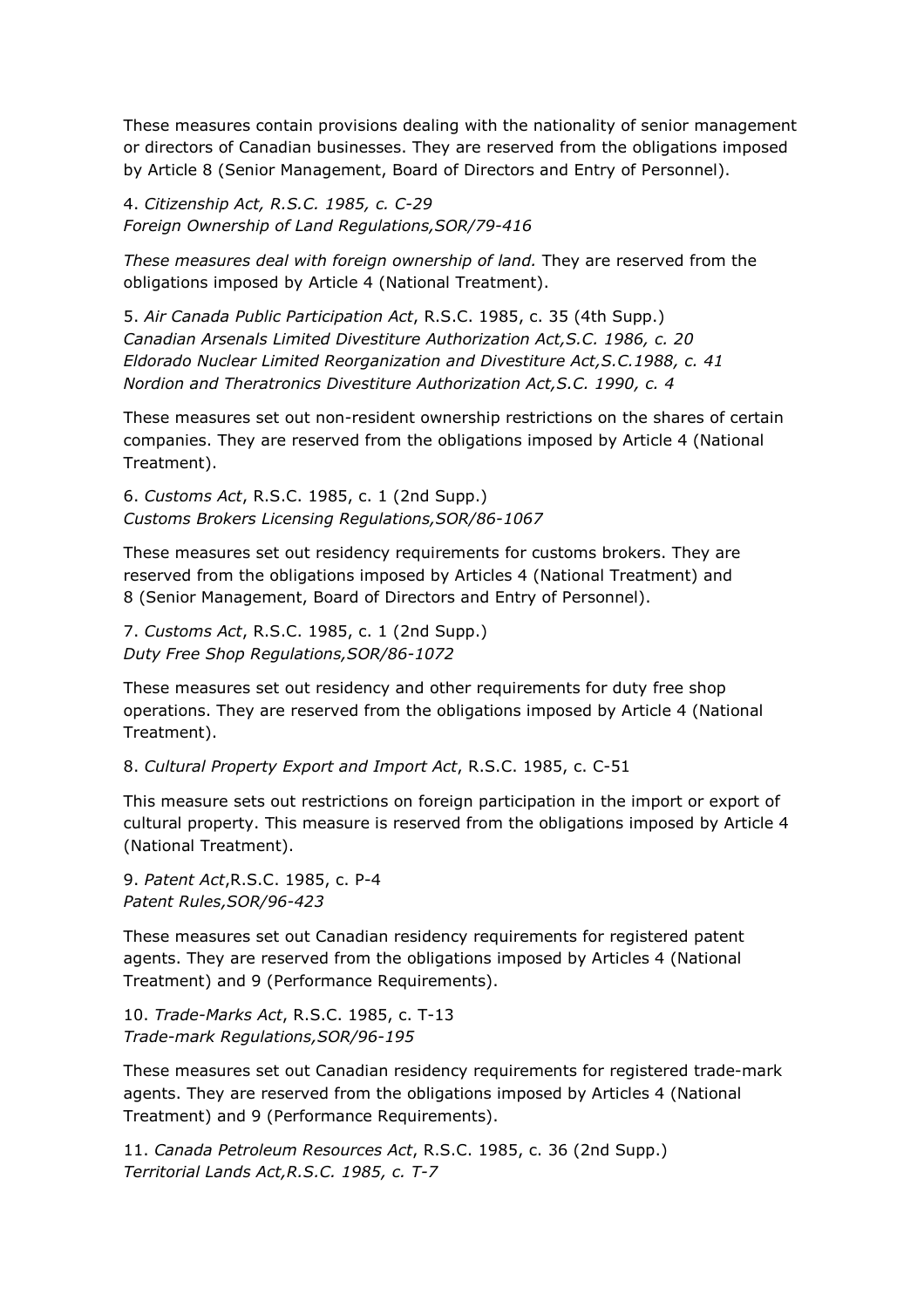*Federal Real Property and Federal Immovables Act, S.C. 1991, c. 50 Canada-Newfoundland Atlantic Accord Implementation Act, S.C. 1987, c. 3 Canada-Nova Scotia Offshore Petroleum Resources Accord Implementation Act, S.C. 1988, c. 28 Canada Oil and Gas Land Regulations,C.R.C. 1978, c. 1518*

These measures set out Canadian ownership requirements for oil and gas production licenses. They are reserved from the obligations imposed by Article 4 (National

Treatment). 12. *Canada Oil and Gas Production and Conservation Act*,R.S.C. 1985, c. O-7, as amended by the *Canada Oil and Gas Operations Act*,S.C. 1992, c. 35

*Canada-Nova Scotia Offshore Petroleum Resources Accord Implementation Act*,S.C. 1988, c. 28 *Canada Newfoundland Atlantic Accord Implementation Act*,S.C. 1987, c. 3 Measures implementing the *Canada-Yukon Oil and Gas Accord*

Measures implementing the *Northwest Territories Oil and Gas Accord*

These measures deal with benefits plans required to obtain authorisations set out in these measures. They are reserved from the obligations imposed by Article 9 (Performance Requirements).

13. *Canada Newfoundland Atlantic Accord Implementation Act*, S.C. 1987, c. 3 *Hibernia Development Project Act*, S.C. 1990, c. 41

These measures deal with benefits plans and performance requirements. They are reserved from the obligations imposed by Article 9 (Performance Requirements).

14. *Investment Canada Act*, R.S.C. 1985, c. 28 (1st Supp.) *Investment Canada Regulations*, SOR/85-611 *Non-Resident Ownership Policy in the Uranium Mining Sector*, 1987

These measures deal with non-resident ownership in the uranium mining sector. They are reserved from the obligations imposed by Articles 4 (National Treatment) and 5 (Most-Favoured-Nation Treatment).

15. *Canada Transportation Act*, S.C. 1996, c.10 *Aeronautics Act*,R.S.C. 1985, c.A-2 *Canadian Aviation Regulations*, *SOR/96-433*

- Part II "Aircraft Identification and Registration and Operation of a Leased Aircraft by a Non-Registered Owner"
- Part IV "Personnel Licensing and Training"
- Part VII "Commercial Air Services"

These measures set out restrictions on non-Canadians wishing to register or operate Canadian aircraft or to provide air services in Canada. They are reserved from the obligations imposed by Article 4 (National Treatment).

16.*Canada Shipping Act*, 2001, S.C. 2001, c. 26

This measure sets out requirements to own a ship on the Canadian register. It is reserved from the obligations imposed by Article 4 (National Treatment).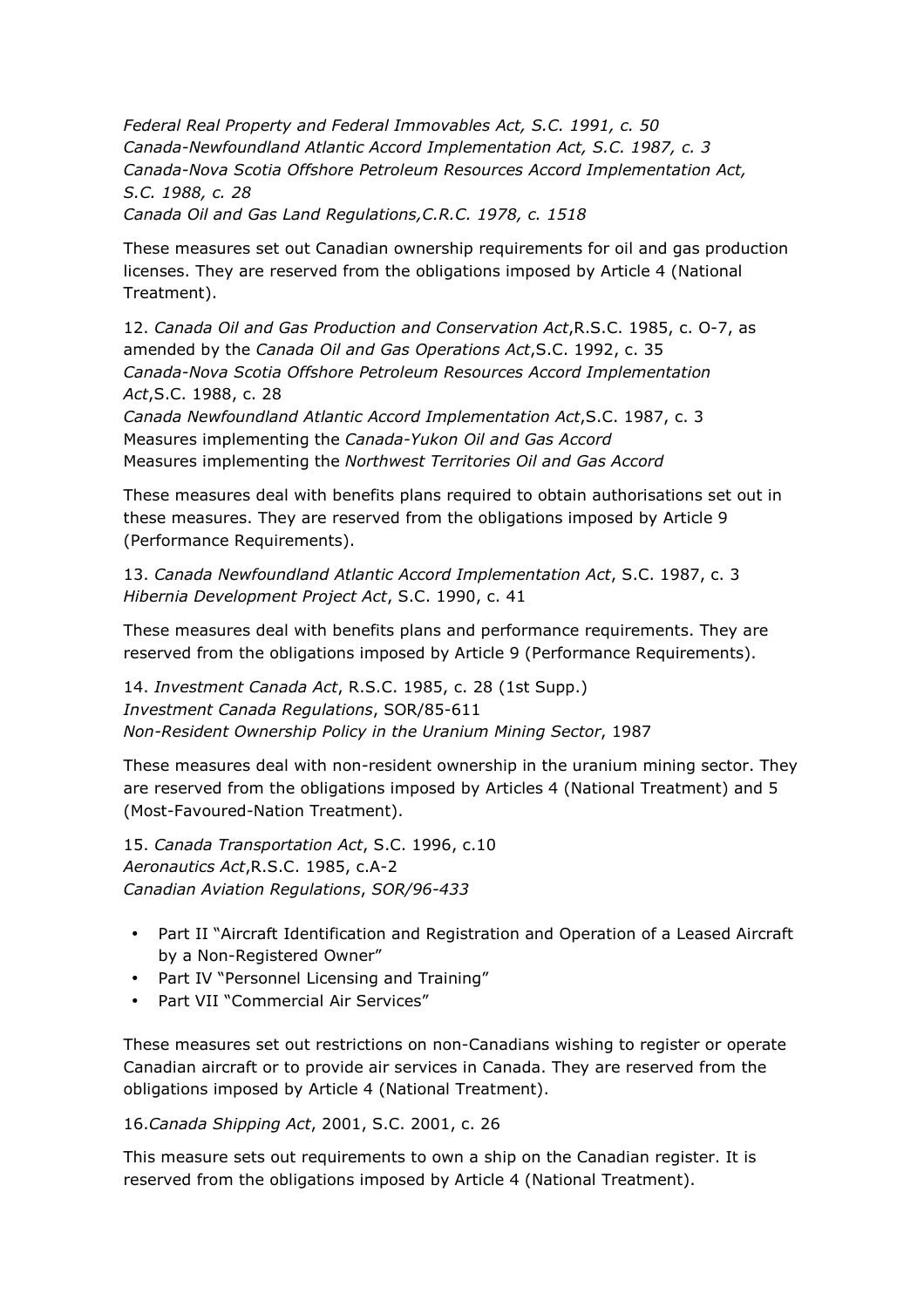#### 17. *Canada Shipping Act*, 2001, S.C. 2001, c. 26

These measures set out restrictions on the provision of services on Canadian ships by non-Canadians. They are reserved from the obligations imposed by Article 8 (Senior Management, Board of Directors and Entry of Personnel).

18. *Pilotage Act*, R.S.C., 1985, c. P-14 *General Pilotage Regulations*, SOR/2000-132 *Atlantic Pilotage Authority Regulations*, C.R.C. 1978, c. 1264 *Laurentian Pilotage Authority Regulations*, C.R.C. 1978, c. 1268 *Great Lakes Pilotage Regulations*, C.R.C. 1978, c. 1266 *Pacific Pilotage Regulations*, C.R.C. 1978, c. 1270

These measures set out restrictions on non-Canadians in relation to pilotage. They are reserved from the obligations imposed by Article 8 (Senior Management, Board of Directors and Entry of Personnel).

**Annex I – Tanzania - Reservations for Existing Measures and Domestic Commitments** 

#### **Illustrative Schedule of the United Republic of Tanzania**

1. *Tanzania Investment Act*, (CAP 38), Section 3

These measures deal with minimum capital requirement for registration of an investment at the Tanzania Investment Center by non-Tanzanians. **They are reserved from obligations imposed by Article 4 (National Treatment).**

2.*Special Economic Zones Act*, (CAP 420), Section 27, read together with 2011 amendments of Export Processing Zones Act, (CAP 373)

The regulations under this Act provide that capital requirement for new investment by non-Tanzanians to be US\$ 5million in a Special Economic Zone. **They are reserved from obligations imposed by Article 4 (National Treatment)**.

3.*Public Private Partnership Act*, (No. 18 of 2010), Section 25

The Act provides that Public Private Partnership Agreements shall endeavour to provide opportunity for empowerment of the citizens of Tanzania as provided for under the *National Economic Empowerment Act*. **It is reserved from obligations imposed by Article 4 (National Treatment)**.

4. *The Land Act*,(CAP 113), Section 20 *The Village Land Act*, (CAP 114), Section 12 *The Land*,(Amendment Act), 2004, Section 3

These are measures on how non-Tanzanians can obtain land for investment in Tanzania. **They are reserved from obligations imposed by Article 4 (National Treatment)**.

5. *Tourism Act*, 2008, Section 58(2)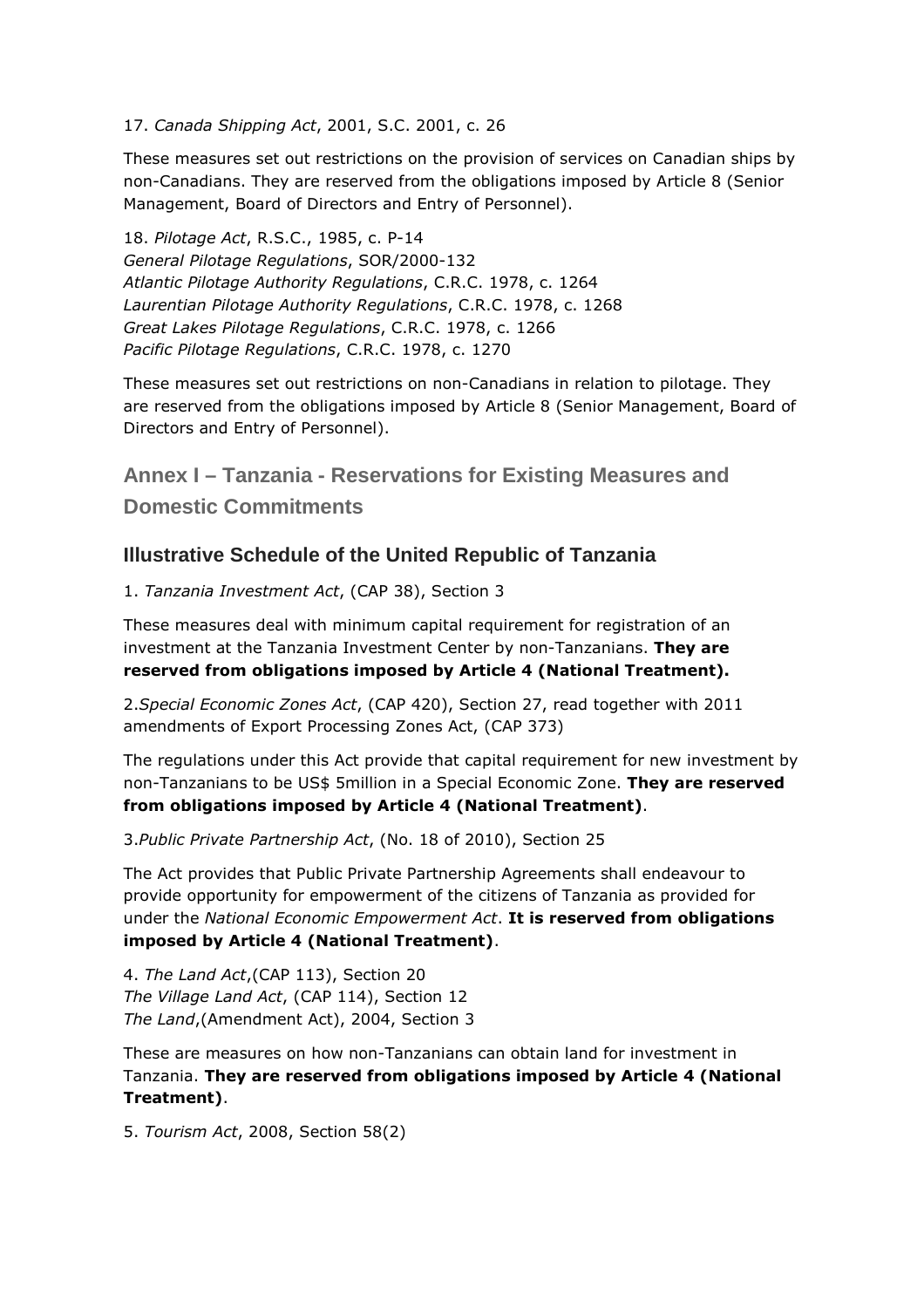These measures exclude non-Tanzanians in engaging into the business of travel agency (save for foreign airlines); mountain climbing or trekking; tour guide; car rental or any other activity to be so specified by the Minister responsible for tourism. **They are reserved from obligations imposed by Article 4 (National Treatment)**.

6. *Wildlife Conservation Act*, (CAP 283, Section 39(2)(a)

These measures provide for mandatory local shareholding in any hunting company operating in Tanzania. **They are reserved from obligations imposed by Article 4 (National Treatment) and 9 (Performance requirements)**.

7. *Broadcasting Services Act*, (CAP 306), Section 10 (1)(b)

These measures provide for mandatory local shareholding in any Broadcasting Company operating in Tanzania. **They are reserved from obligations imposed by Article 4 (National Treatment) and 9 (Performance requirements)**.

8. *Mining Act 2010*, Section 8(2)

These measures restrict issuance of primary mining licenses only to Tanzanians. **They are reserved from obligations imposed by Article 4 (National Treatment)**.

9. *Mining Act 2010*, Section 8(3)

These measures exclude non-Tanzanians in the mining of gemstones. **They are reserved from obligations imposed by Article 4 (National Treatment)**.

10. *Forest Act*, (CAP 323), Section 42(1)

These measures provide for formation of communal groups for purposes of ownership, use and management of community forest reserve. **They are reserved from obligations imposed by Articles 4 (National Treatment) and 8 (Senior Management, Board of Directors and Entry of Personnel)**.

11. *Public Procurement Act*,(CAP 410), Section 49(3)

These measures aim at providing margin of preference to local contractors or consultants in tender evaluation process. **They are reserved from obligations imposed by Article 4 (National Treatment)**.

12. *Immigration Act*,(CAP 54), Section 18 *Tanzania Investment Act*,(CAP 38), Section 24

These measures govern the employment of expatriates in Tanzania. **They are reserved from obligations imposed by Articles 4 (National Treatment) and 8 (Senior Management, Board of Directors and Entry of Personnel)**.

13.*Banking and Financial Institutions (Licensing Regulation 2008)*,Regulation 27

Banks and Financial institutions can only employ a maximum of five (5) expatriates in the management positions. Other restriction on employment of expatriates are as provided in the Immigration Act, 1995, Section 18 and the Tanzania Investment Act 1997.**They are reserved from obligations imposed by Articles 4 (National Treatment) and 8 (Senior Management, Board of Directors and Entry of Personnel)**.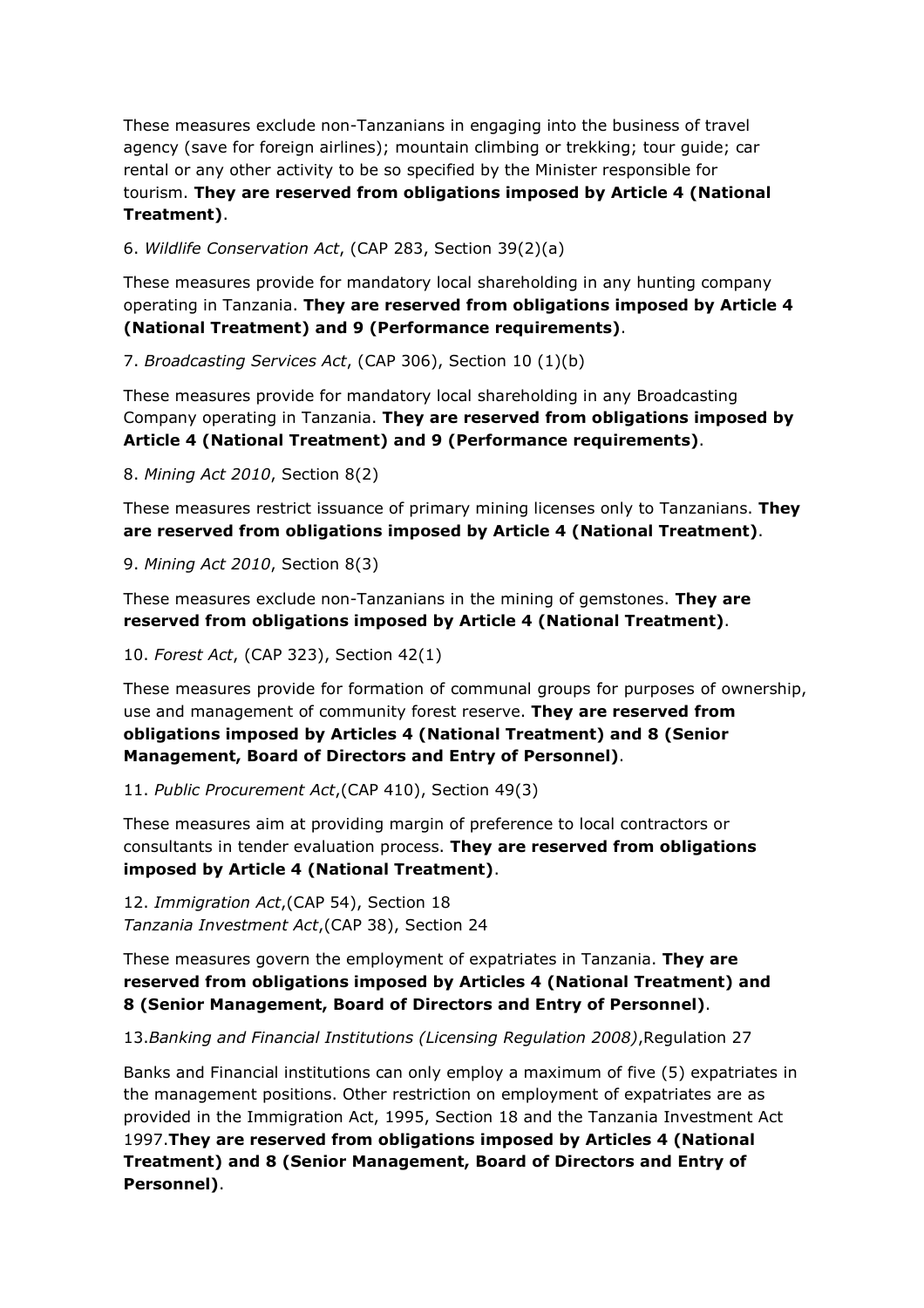14. *Export processing Zones (Amendments) Act*,(CAP.373) – read together with 2011 amendments

These provisions provide for incentives granted for investments in the Export Processing Zones and Restrictions on exportation of goods into customs territory by export processing Zones. **They are reserved from obligations imposed by Article 4 (National Treatment)**.

15. *The Capital Market & Securities (Foreign companies public offers eligibility and cross-listing requirements) Amendment Regulation*, *2005*, Regulations 4, 5, 6, 7 and 8

These regulations provide for the participation in the Capital Markets by foreign issuers of securities in terms of eligibility criteria and the disclosure requirements for such companies to make public offers on cross-listing at the Dar es Salaam Stock Exchange (DSE). **They are reserved from obligations imposed by Article 4 (National Treatment)**.

#### 16. *Capital Markets and Securities (foreign investors) Regulations*, *2003*

These regulations set out the limit of aggregate securities to be held by foreign investors. The regulations also prescribe the manner and conditions under which foreign investors will participate at the Dar es Salaam Stock Exchange, the mechanism by which the Authority can monitor observance of the prescribed limits by DSE and Central Deposit System.

Regulation 3(2) provides that foreign investors are not allowed to participate in selling, purchasing or otherwise of Government securities.

Regulation 3 (4) provides that a foreign investor may purchase the securities of an issuer if the aggregate of the securities to be held by the foreign investors does not exceed a maximum limit of sixty percent of the total number of the issued securities of an issuer. **They are reserved from obligations imposed by Article 4 (National Treatment)**.

#### 17. *Insurance Act*, *2009*,(CAP 394), Section 16

An insurer shall not be registered as an insurer within the United Republic of Tanzania unless it is a body corporate incorporated under the Companies Act or any other law in the United Republic of Tanzania and is deemed to be a resident in Tanzania and at least one third of the controlling interest whether in terms of shares, paid up capital or voting rights are held by citizens of Tanzania and at least one third of the members of the board of that company are citizens of Tanzania. **They are reserved from obligation imposed by Articles 4 (National Treatment) and 8 (Senior Management, Board of Directors and Entry of Personnel)**.

18. *The Petroleum (Exploration and Protection) Act* (CAP 328), Section 13

The Act provides for restriction on person to whom a license may be granted and stipulates that no license shall be granted to an individual unless he is a citizen of Tanzania. **They are reserved from obligation imposed by Articles 4 (National Treatment) and 8 (Senior Management, Board of Directors and Entry of Personnel)**.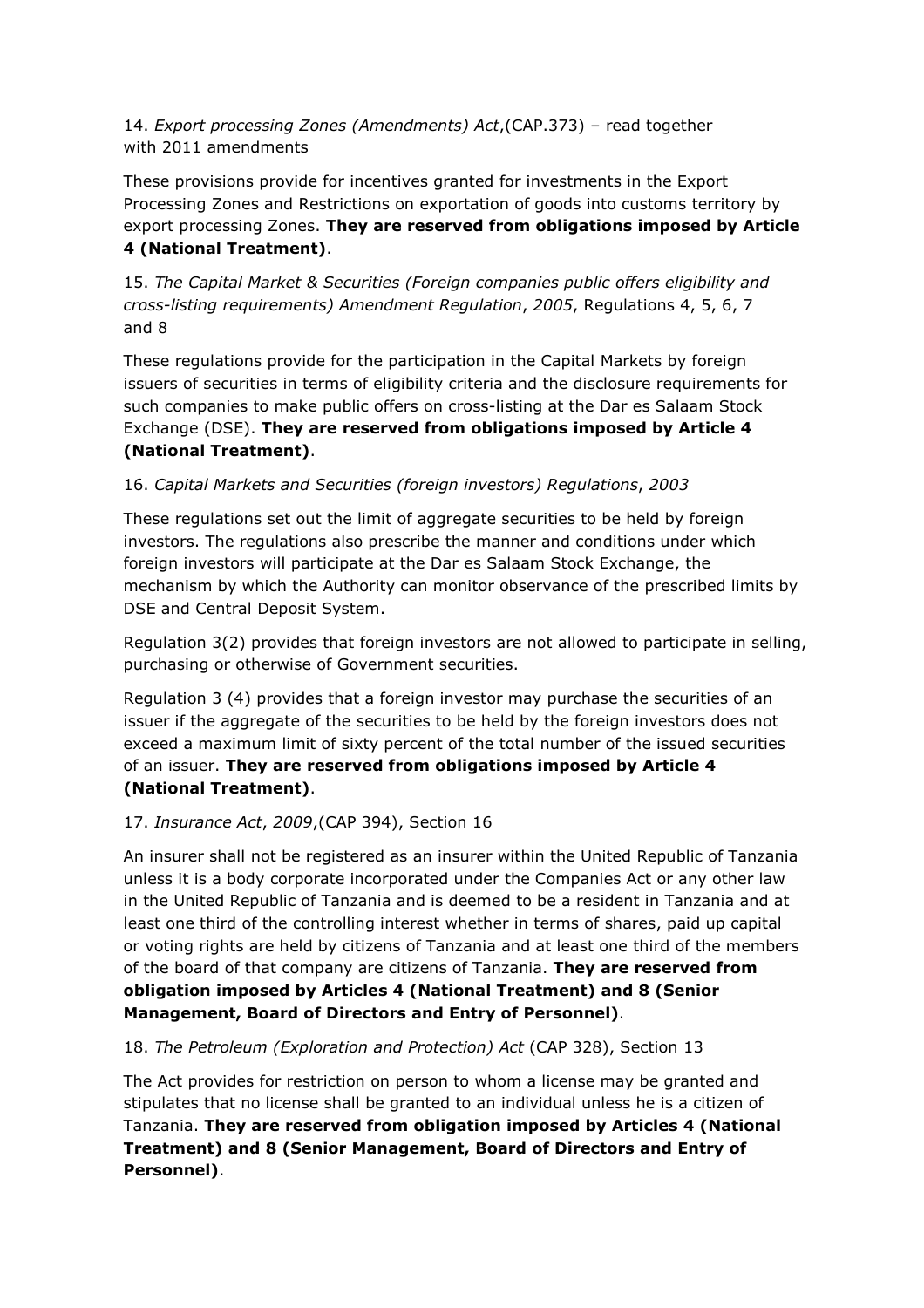#### 19. *The Fisheries Act*,*(CAP 279)*,Section 19 and Section 20

This Act provides for Prohibition of foreign fishing in territory waters except for the purposes of Scientific Research, Complementary's educational and food supply. **It is reserved from obligations imposed by Article 4 (National Treatment)**.

20. *Contractors Registration Acts*, (CAP 235) – read together with 2008 amendments, Section 12

These Acts provide that no person who is not a citizen of the United Republic shall be allowed to form a local contracting firm unless the majority of its shares are owned by citizens of the United Republic. **They are reserved from obligations imposed by Article 4 (National Treatment)**.

**Annex II - Canada - Reservations for Future Measures** 

#### **Schedule of Canada**

In accordance Article 16(2) of this Agreement, Canada reserves the right to adopt or maintain any measure that does not conform to the obligations set out below with respect to the following sectors or matters:

- social services (i.e.: public law enforcement; correctional services, income security or insurance; social security or insurance; social welfare; public education; public training; health and child care), where the measure does not conform with the obligations imposed by Article 4 (National Treatment) or Article 8 (Senior Management, Boards of Directors and Entry of Personnel);
- the rights or preferences provided to aboriginal peoples, where the measure does not conform with the obligations imposed by Article 4 (National Treatment), Article 5 (Most-Favoured-Nation Treatment), Article 8 (Senior Management, Boards of Directors and Entry of Personnel) or Article 9 (Performance Requirements);
- the rights or preferences provided to socially or economically disadvantaged minorities, where the measure does not conform with the obligations imposed by Article 4 (National Treatment), Article 8 (Senior Management, Boards of Directors and Entry of Personnel) or Article 9 (Performance Requirements);
- residency requirements for ownership of oceanfront land, where the measure does not conform with the obligations imposed by Article 4 (National Treatment);
- government securities (i.e. acquisition, sale or other disposition by nationals of the other Party of bonds, treasury bills or other kinds of debt securities issued by the Government of Canada, a province or local government), where the measure does not conform with the obligations imposed by Article 4 (National Treatment);
- maritime cabotage, which means: (a) the transportation of either goods or passengers by ship between points in the territory of Canada or above the continental shelf of Canada, either directly or by way of a place outside Canada; but with respect to waters above the continental shelf of Canada, the transportation of either goods or passengers only in relation to the exploration, exploitation or transportation of the mineral or non-living natural resources of the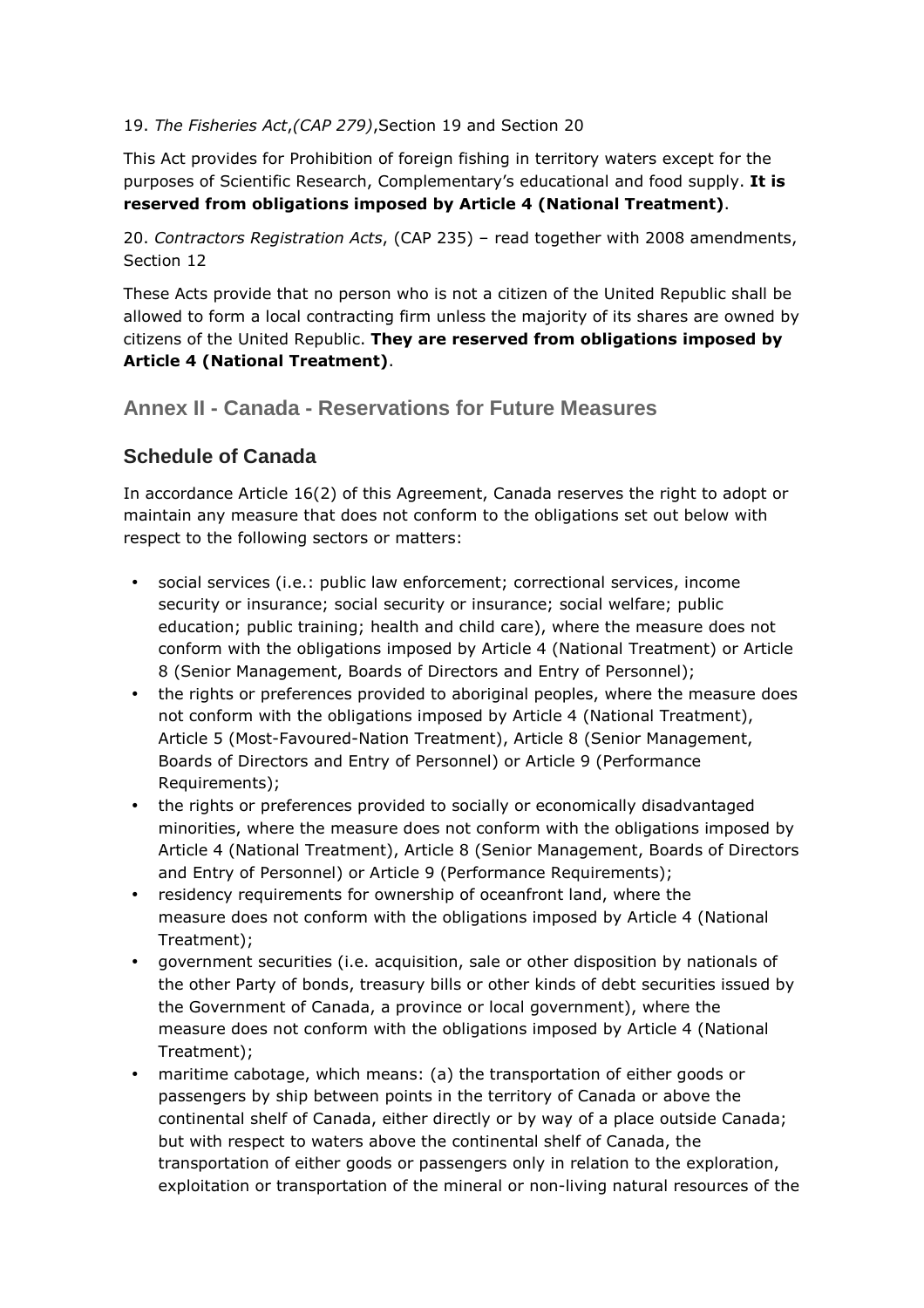continental shelf of Canada; and (b) the engaging by ship in any other marine activity of a commercial nature in the territory of Canada and, with respect to waters above the continental shelf, in such other marine activities of a commercial nature that are in relation to the exploration, exploitation or transportation of the mineral or non-living natural resources of the continental shelf of Canada; where the measure does not conform with the obligations imposed by Article 4 (National Treatment), Article 5 (Most-Favoured-Nation Treatment), Article 8 (Senior Management, Boards of Directors and Entry of Personnel) or Article 9 (Performance Requirements);

- licensing fishing or fishing related activities, including entry of foreign fishing vessels to Canada's exclusive economic zone, territorial sea, internal waters or ports and use of any services therein, where the measure does not conform with the obligations imposed by Article 4 (National Treatment) or Article 5 (Most-Favoured-Nation Treatment;
- telecommunications services, where the measure does not conform with the obligations imposed by Article 4 (National Treatment) or Article 8 (Senior Management, Boards of Directors and Entry of Personnel) by limiting foreign investment in facilities-based telecommunications service suppliers, requiring that such service suppliers be controlled in fact by a Canadian, requiring that at least 80 percent of the members of the board of directors of such suppliers be Canadian, and imposing cumulative foreign investment level restrictions*;* and
- the establishment or acquisition in Canada of an investment in the services sector, where the measure does not conform with the obligations imposed by Article 4 (National Treatment), Article 8 (Senior Management, Boards of Directors and Entry of Personnel) or Article 9 (Performance Requirements) , provided that the measure is consistent with Canada's obligations under Articles II, XVI, XVII and XVIII of the WTO *General Agreement on Trade in Services*,done at Marrakech on 15 April 1994.

### **Annex II – Tanzania - Reservations for Future Measures**

### **Schedule of the United Republic of Tanzania**

In accordance with Article 16(3) (**Reservations and Exceptions)** of this Agreement, the United Republic of Tanzania reserves the right to adopt or maintain any measure with respect to the following sectors or matters:

- The rights or preferences provided to licensed artisanal and small scale miners in mining of gemstones where measures do not conform with Article 4 (National Treatment);
- Licensing fishing or fishing related activities, including entry of foreign fishing vessels to Tanzania exclusive economic zone, territorial sea, internal waters or ports and use of any services therein, where measures do not conform with the obligations under Article 4 (National Treatment) or 5 (Most–Favoured – National Treatment);
- Government securities (i.e. acquisition, sale or other disposition by nationals of the other Party of either bonds, treasury bills or other kinds of debt securities issued by the Government of the United Republic of Tanzania) where the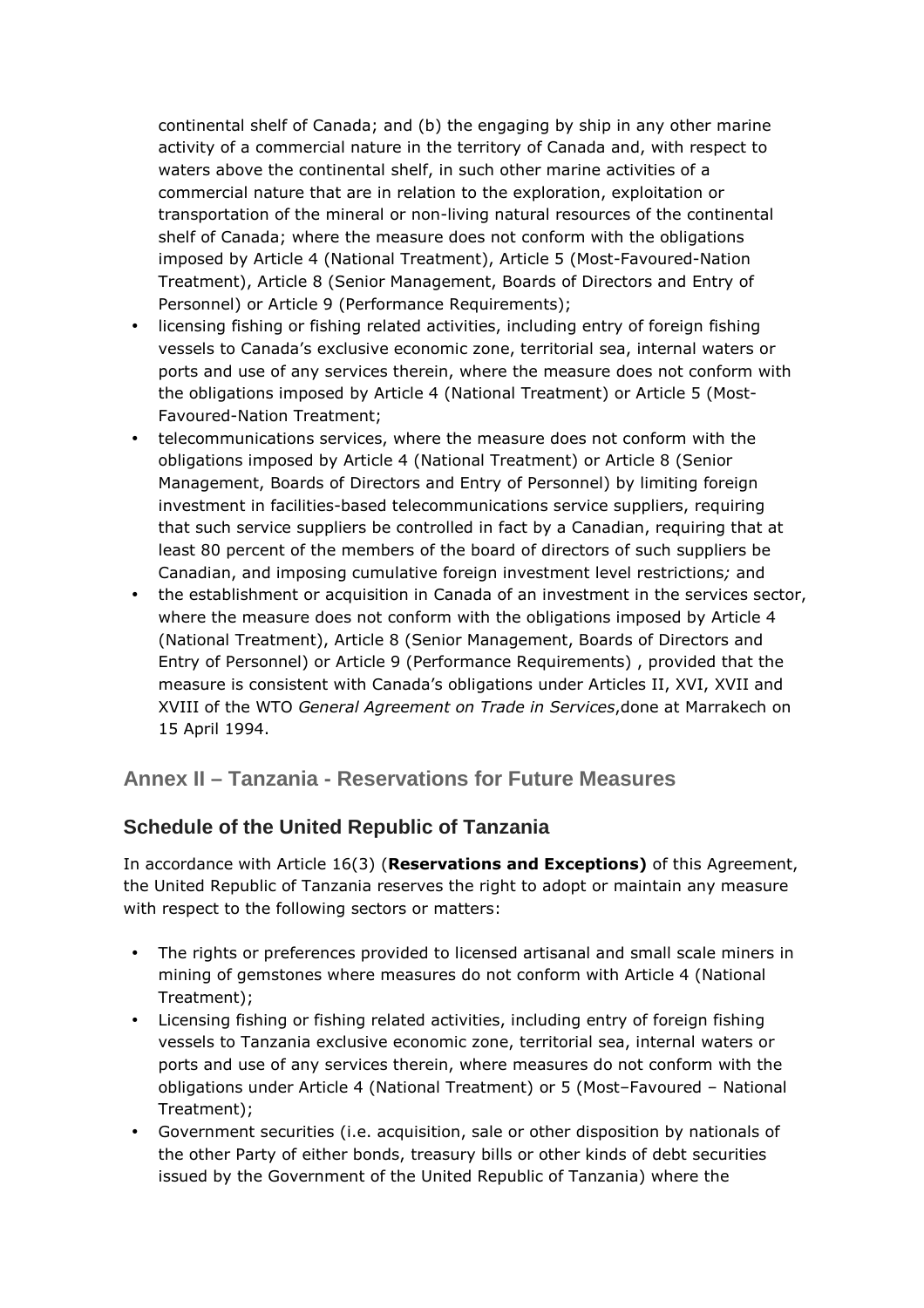measure does not conform with the obligations imposed by Article 4 (National Treatment);

- Social services (i.e. public law enforcement, income security or insurance, social security or insurance; social welfare; public education; public training; health and child care) where the measure does not conform to the obligations imposed by Article 4 (National Treatment) or Article 8 (Senior Management, Boards of Directors and Entry of Personnel);
- Telecommunications services, where the measure does not conform with the obligations imposed by Article 4 (National Treatment) or Article 8 (Senior Management, Boards of Directors and Entry of Personnel) by limiting foreign investment in facilities-based telecommunications service suppliers;
- The establishment or acquisition in Tanzania of an investment in the services sector, where the measure does not conform with the obligations imposed by Article 4 (National Treatment), Article 8 (Senior Management, Boards of Directors and Entry of Personnel) or Article 9 (Performance Requirements), provided that the measure is consistent with Tanzania's obligations under Articles II, XVI, XVII and XVIII of the WTO *General Agreement on Trade in Services*.

### **Annex III - Exclusions from Dispute Settlement**

#### 1. For Canada:

A decision by Canada following a review under the *Investment Canada Act*, R.S.C. 1985, c. 28 (1st Supp.),with respect to whether or not to permit an investment that is subject to review, is not subject to the dispute settlement provisions under Sections C (Settlement of Disputes Between an Investor and the Host Party) or D (State-to-State Dispute Settlement Procedures).

2. For the United Republic of Tanzania:

- (i) A decision by the Minister responsible for investment on whether or not to register an investment under Regulation 43(2) of the *Investment Regulations, 2002* is not subject to the dispute settlement provisions under Sections C (Settlement of Disputes between an investor and the Host Party) or D (State-to-State Disputes Settlement Procedures).
- (ii) Decision by the President on an issue or matter referred to him by the Minister responsible for investment in respect of granting benefits for strategic or major investments under Section 20 (2) of the *Tanzania Investment Act*, (CAP 38) is not subject to the Dispute Settlements provisions under Sections C (Settlement of Disputes between an investor and the Host Party) or D (State-to-State Disputes Settlement Procedures).

### **Notes**

<sup>1</sup>It is understood that in accordance with Article 14 (Transfers), nothing in the Agreement prevents a Party from requiring, prior to the transfer of payments relating